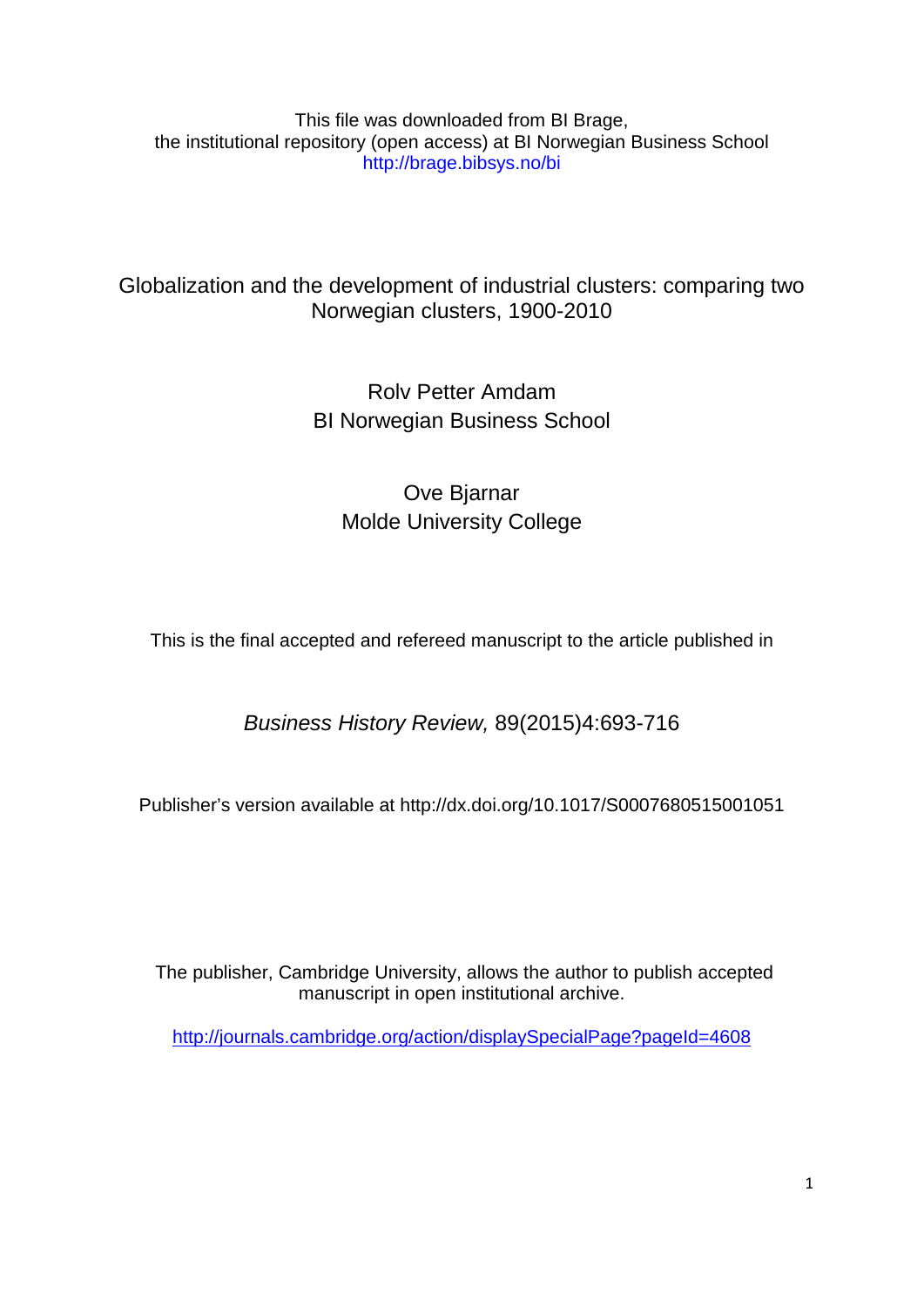## *Rolv Petter Amdam and Ove Bjarnar*

# Globalization and the Development of Industrial Clusters: Comparing Two Norwegian Clusters, 1900–2010

This article explores how clusters have reacted to the recent process of globalization by comparing the development of two clusters that are located in the same region, the county of Møre og Romsdal in Norway. These two clusters are the furniture cluster and the maritime cluster on the west coast of Norway. When international competition increased, the first one declined while the other prospered and became more global. Structural differences explain only partly the different development paths of these clusters. In addition, firms' strategic actions and the degree of collectively shared visions about international operations mattered for how the clusters developed.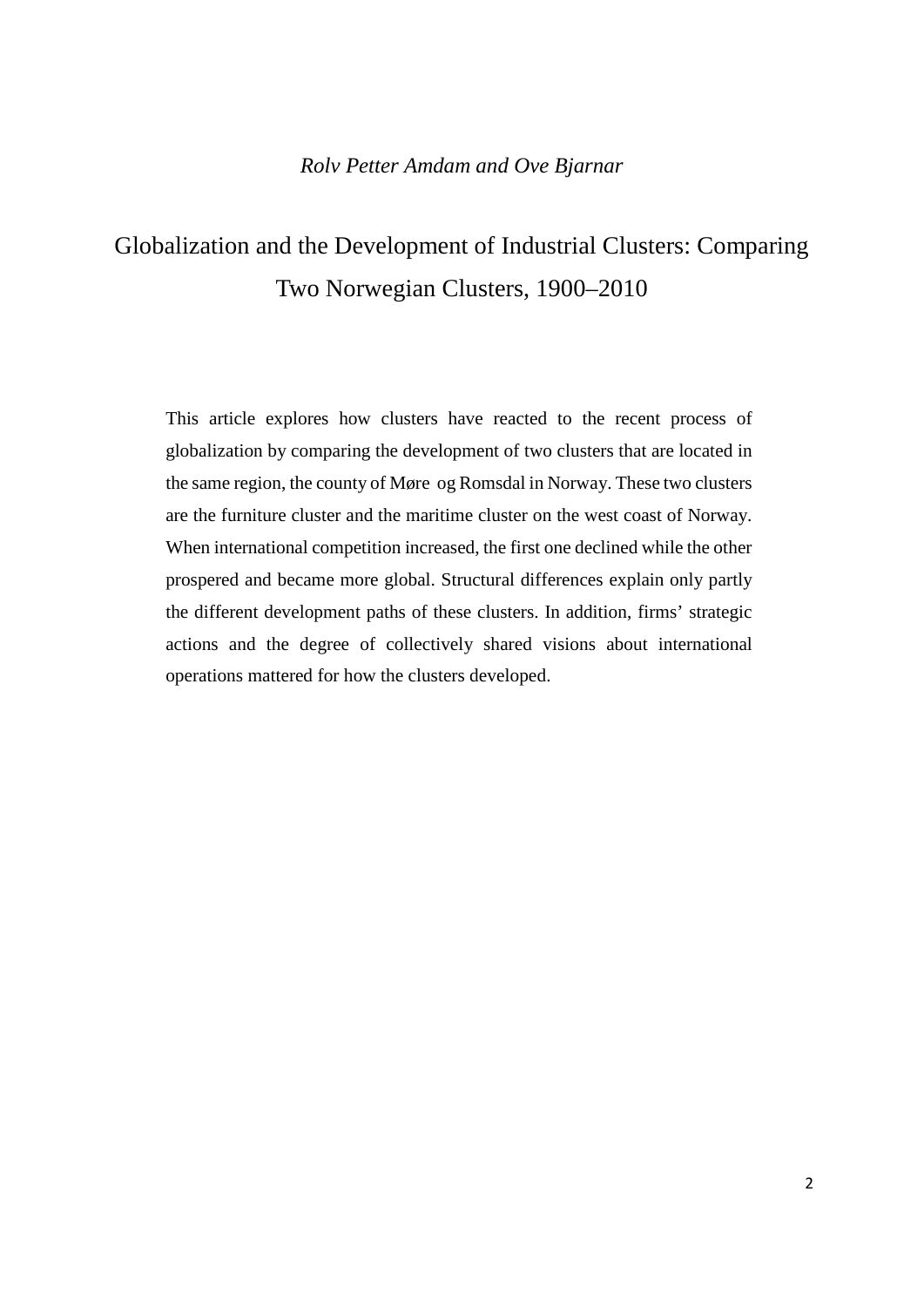The development and character of industrial clusters have had a strong impact on the formation of modern capitalism worldwide. Since the 1990s, in particular, many local industrial clusters have been challenged by globalization and have experienced dramatic changes. Some clusters have declined, and others have taken advantage of the new international opportunities and continued to grow.<sup>[1](#page-21-0)</sup> One example of this is the development of two industrial clusters in the same county, Møre og Romsdal, on the west coast of Norway: the maritime cluster, which grew from a local cluster to a strong international cluster in the period of globalization from the 1980s onward, and the furniture cluster, which disintegrated in the same period (Figure 1).

## [Fig. 1 about here]

The area, which has five percent of Norway's population, emerged as the center of these two different industries in Norway during the 1900s. From the 1920s onward, the southern part of the county, Sunnmøre, took the position of the most dynamic and most important Norwegian district for the industrial production of furniture.<sup>[2](#page-21-1)</sup> Since the 1950s, no other region in Norway has matched it. During the first part of the twentieth century, moreover, the local shipbuilding industry evolved as one of several regional maritime agglomerations in Norway, a development closely linked to the expansion of the deep-sea fishing fleet in the same area. [3](#page-21-2) During the 1970s the maritime industry was the dominating and most dynamic regional agglomeration within this field in Norway. From this basis of comparable strength and high national importance, the two clusters developed differently in the following period. In 2007 the Norwegian maritime industry employed 37,000 people in total, and turnover was NOK 105 billion (US\$ 20 billion). The maritime cluster in the region represented roughly 50 percent of these figures. The furniture industry, however, employed only 2,430 in the mid-Norway area, which Møre and Romsdal dominated for furniture, and the turnover was approximately NOK 5 billion (US\$ 0.9 billion).<sup>[4](#page-21-3)</sup>

The unequal development of two clusters in one geographical area makes this an interesting case for studying the effect of recent globalization on regional development. Generally, business historians have contributed greatly to the understanding of the dynamic development of industrial clusters, as shown by historian Jonathan Zeitlin's chapter in *The Oxford Handbook of Business History* (2008). [5](#page-21-4) Since 2008 research has added more knowledge to the understanding of the creation and growth of clusters by studying topics like the rise of the Spanish canned fruit and vegetable clusters, the tourism cluster in Majorca, the role of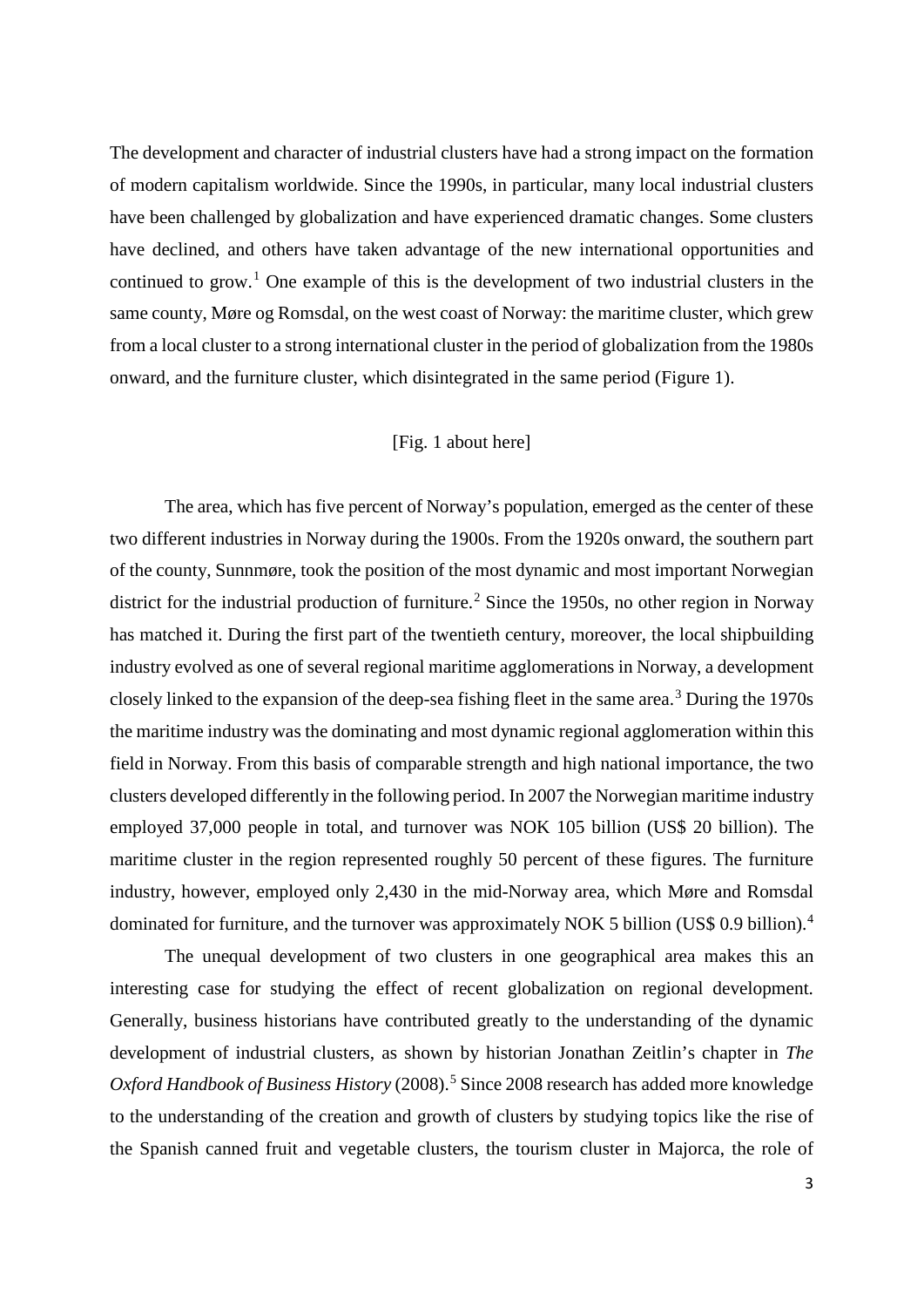family firms in the Sheffield cutlery district, and steam power's impact on the creation of German clusters.<sup>[6](#page-22-0)</sup> Tomoko Hashino and Takafumi Kurosawa added new knowledge to the question of cluster governance by researching the role of Japanese regional trade associations, and Montserrat Llonch-Casanovas shows in a study of trademarks in Catalan knitwear the usefulness of comparing industrial districts.[7](#page-22-1)

The question of why clusters have developed differently as they have been integrated into the global economy has so far mainly been studied from the perspective of economic geography.[8](#page-22-2) Nevertheless, historian Jonathan Zeitlin argues that historical studies show that successful responses to globalization have been based on more formalized collaboration among economic actors within clusters, while this element has been much weaker in disintegrating clusters.[9](#page-22-3) Like Zeitlin we will argue here for the usefulness of including contributions from economic geography in studies of cluster resilience, and consequently follow up his recommendation for a "productive dialogue" between these two streams of literature, which business historians Andrew Popp and John Wilson have also alluded to.<sup>[10](#page-22-4)</sup> In line with economic geography we will argue that individual firms will be heavily affected by processes at a regional level, while our institutionally oriented approach implies that firm-based strategies will feed back to institutions and structures and eventually decide the outcome of the reaction to globalization.

The comparative analysis is structured as follows.<sup>[11](#page-22-5)</sup> In the next section we discuss how the contribution of the economic geography and strategy literature can enhance the business history analysis of clusters. Then we analyze the formation of the two different clusters in the same area, and how they evolved into two central clusters at the national level. The following sections focus on how these clusters became part of the global economy from the 1970s onward and are followed by concluding remarks. The article is based on archival work supported by information from a rich local history literature on these two industries in the region.

#### Perspectives on Cluster Development

According to Michael Porter, strong clusters are characterized by a demanding and competitive environment at the regional level with strong linkages among firms, suppliers, customers, and related industries and institutions.[12](#page-22-6) A combination of competition and cooperation, including the sharing of knowledge between firms, is an essential upgrading mechanism, and specialized factor conditions (skilled labor, capital, and infrastructure)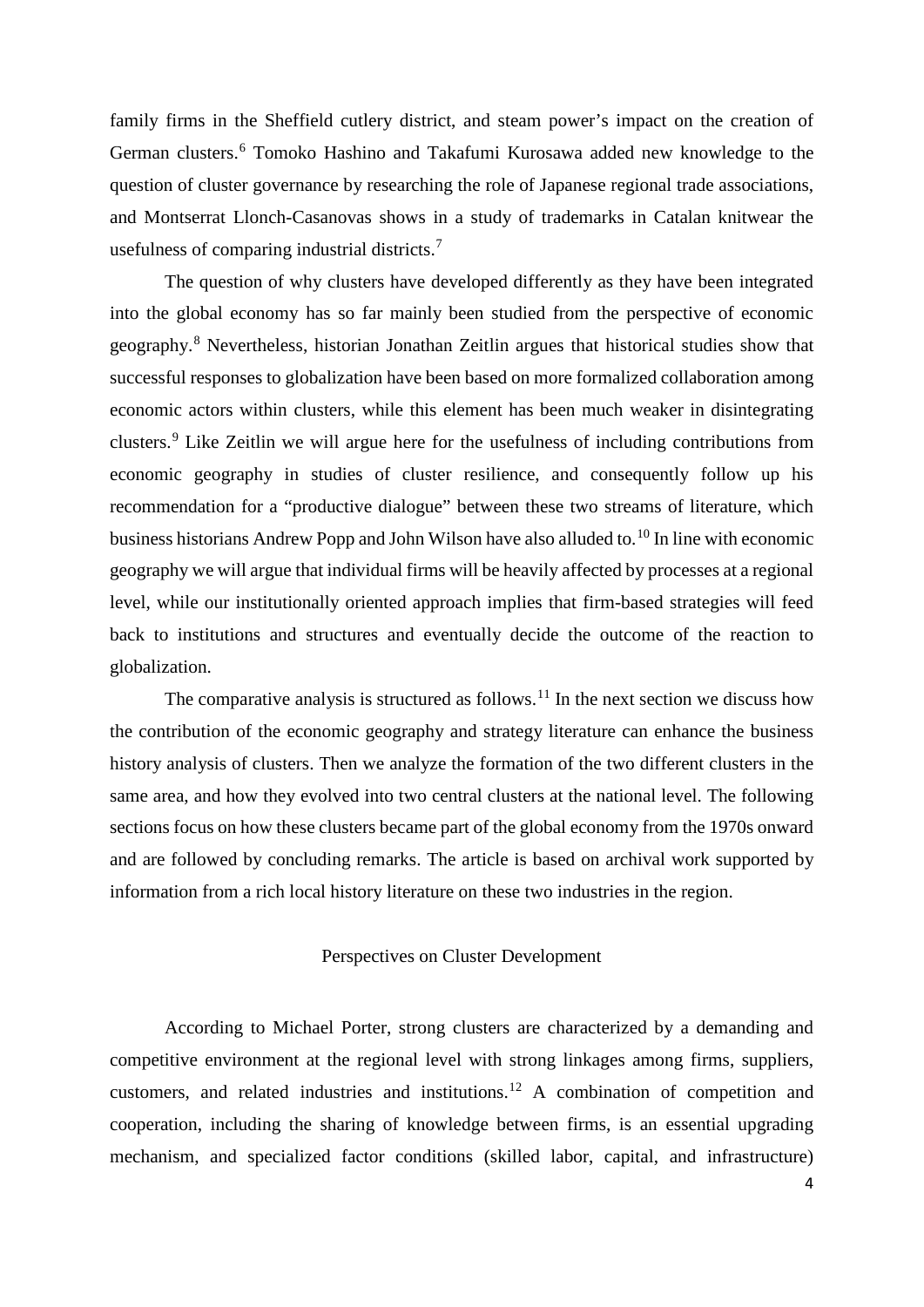contribute to the competitiveness of the cluster. In line with this perspective, historian Håkon With Andersen has shown that supporting institutions have made a strong contribution to the innovation and transformation of the maritime cluster in Møre og Romsdal since the 1970s. These supporting institutions (insurance and ship classification societies, brokers, consultancies, and research institutions) together with the maritime industry created a maritime complex.[13](#page-23-0)

Another stream of economic geography literature is more concerned with the explanation of cluster development over time and through life cycles.<sup>[14](#page-23-1)</sup> In this perspective, clusters develop over time through different phases such as emergence, growth, sustainment, and decline or death.<sup>[15](#page-23-2)</sup> The life-cycle literature has searched for general societal laws with a biological connotation and has been inspired by evolutionary theories in natural sciences.<sup>[16](#page-23-3)</sup> The later development of a cluster thus depends on path-dependencies that can be traced back to its emergence and growth phases. These path-dependencies create trajectories for further development. Clusters can also be "locked in" by socioeconomic conditions that were once comparative advantages.[17](#page-23-4)

Seen from a business history perspective, with its strong tradition of researching the behavior of individual and collective actors in processes of change, this life-cycle tradition might be considered deterministic and accordingly less relevant. Andrew Popp and John Wilson, for example, have claimed that cycle theories tend to be deterministic. Based on their studies of the development of English industrial clusters, they argue for a non-deterministic life-cycle model that can be applied as a methodological tool and not as a theory. For example, lock-ins that once contributed to the creation of the cycle are idiosyncratic, are not given, and are thus the results of "choices made and not made."[18](#page-23-5)

Recently, several scholars within economic geography and regional studies have searched in the same vein for more idiosyncratic explanations to the different development tracks of clusters, and these searches should be welcomed as a response to the business historians' request for a "productive dialogue." For example, Raphaël Suire and Jérôme Vicente argue that the reason why some clusters decline and others grow as they enter the period of globalization has to do with the fact that some clusters are resilient and some are not. A resilient cluster is one that has developed adaptive abilities to resist external shock.[19](#page-23-6) Fiorenza Belussi and Silvia Rita Sedita have studied the development of Italian industrial districts, and shown that instead of following standardized life cycles, the different districts followed a multiple growth pattern.<sup>[20](#page-23-7)</sup> Our article aims to develop this dialogue between business history and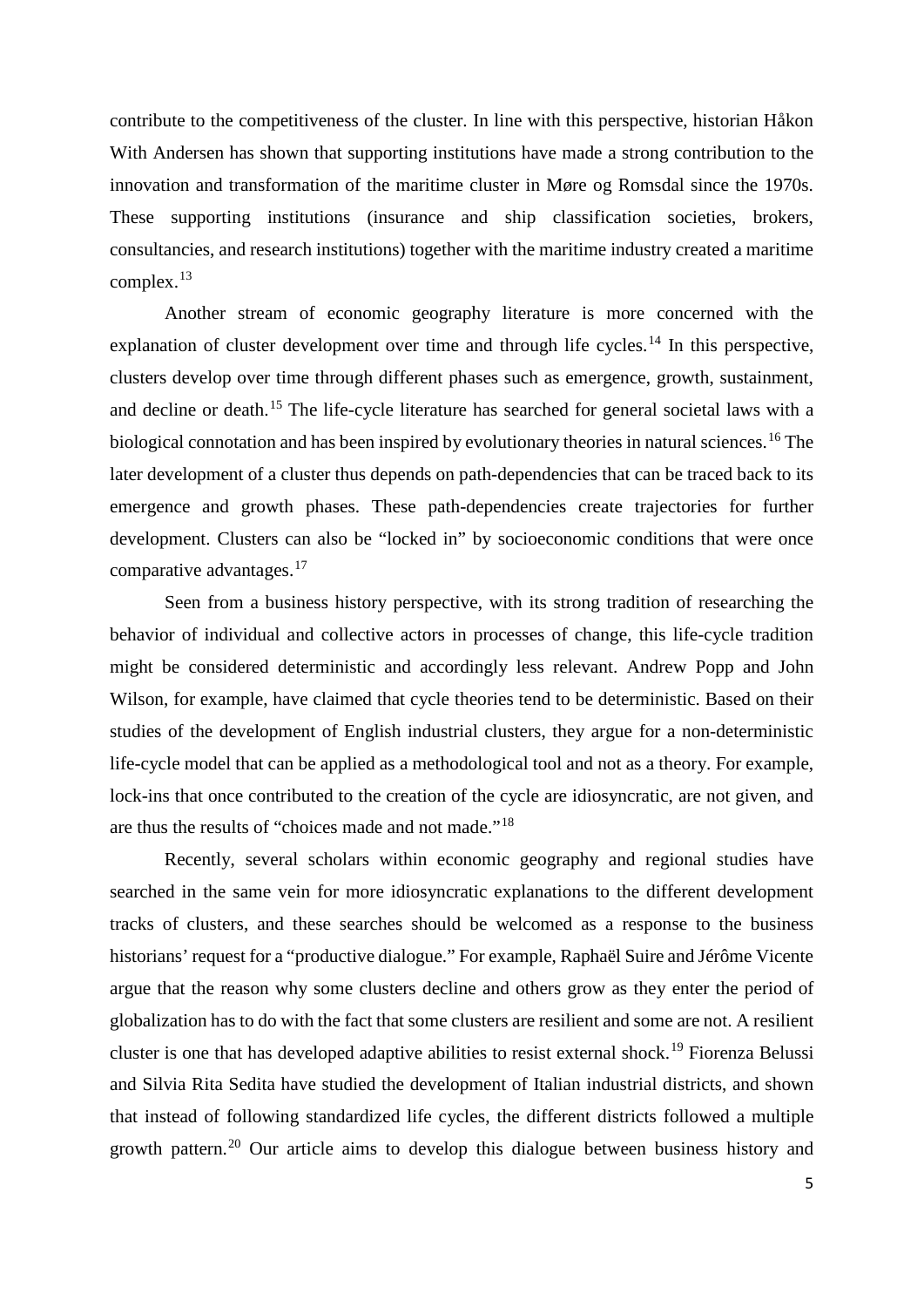economic geography, building on Popp and Wilson's perspective of life cycles as well as exploring Jonathan Zeitlin's observations that in the period of globalization, the development of clusters has been increasingly based on a formalized collaboration among actors.[21](#page-24-0)

### The Formation of Two Industrial Clusters

The first part of the twentieth century up to the 1970s was a period of formation and development of both the maritime and the furniture clusters in the region. The formation of the maritime cluster was closely linked to the development of the region's shipping and fisheries business from the late nineteenth century, which shows the strong vertical links between producers and customers.[22](#page-24-1) Historically, the area had developed a rich tradition for shipbuilding, fishery services, and coastal transport. Small yards worked closely with skippers and ship owners to satisfy the need for specially designed boats and equipment that were fit to operate under different local sea and weather conditions. The dispersed and local ownership of ships and yards implied that many fishermen owned shares in their boats together with neighbors and relatives.[23](#page-24-2)

Coastal societies in Norway were reluctant to adopt industrialized fisheries that were based on the British models from the late 1800s. The British system was a "steel and steam" system, concentrated in larger industrialized cities with a proletarian class of fishermen who did not own boats or equipment. Fisheries were based on larger trawlers operating on the deep seas in different parts of the world and having little relation to coast-based fisheries. Obviously, the Norwegian coastal and seasonal fishery carried out with the "wood and sail" system could not be competitive in the long run. However, by introducing small motors that were fitted into smaller wooden boats that were modified to operate in different seasonal fisheries, the "wood and motor" system evolved as a pillar in a gradual modernization of the fisheries. This modernization included the gradual development of larger boats with larger machinery and deck technology, which would in the end be suitable for deep sea fishing. $^{24}$  $^{24}$  $^{24}$ 

New shipyards grew up in the town of Ålesund and Vestnes municipality in the 1860s to produce vessels for fishing on the North Sea coasts and even for exploring fishing in Iceland and the Faroe Islands. Yards subsequently grew up in Ulsteinvik and other villages before the 1920s, making clearly visible the trend of a gradual transformation of the fishing fleet in the 1920s and 1930s.[25](#page-24-4) In the 1950s and 1960s the region emerged as the leading maritime and marine region in Norway, with strong ties among fisheries, related yards, mechanical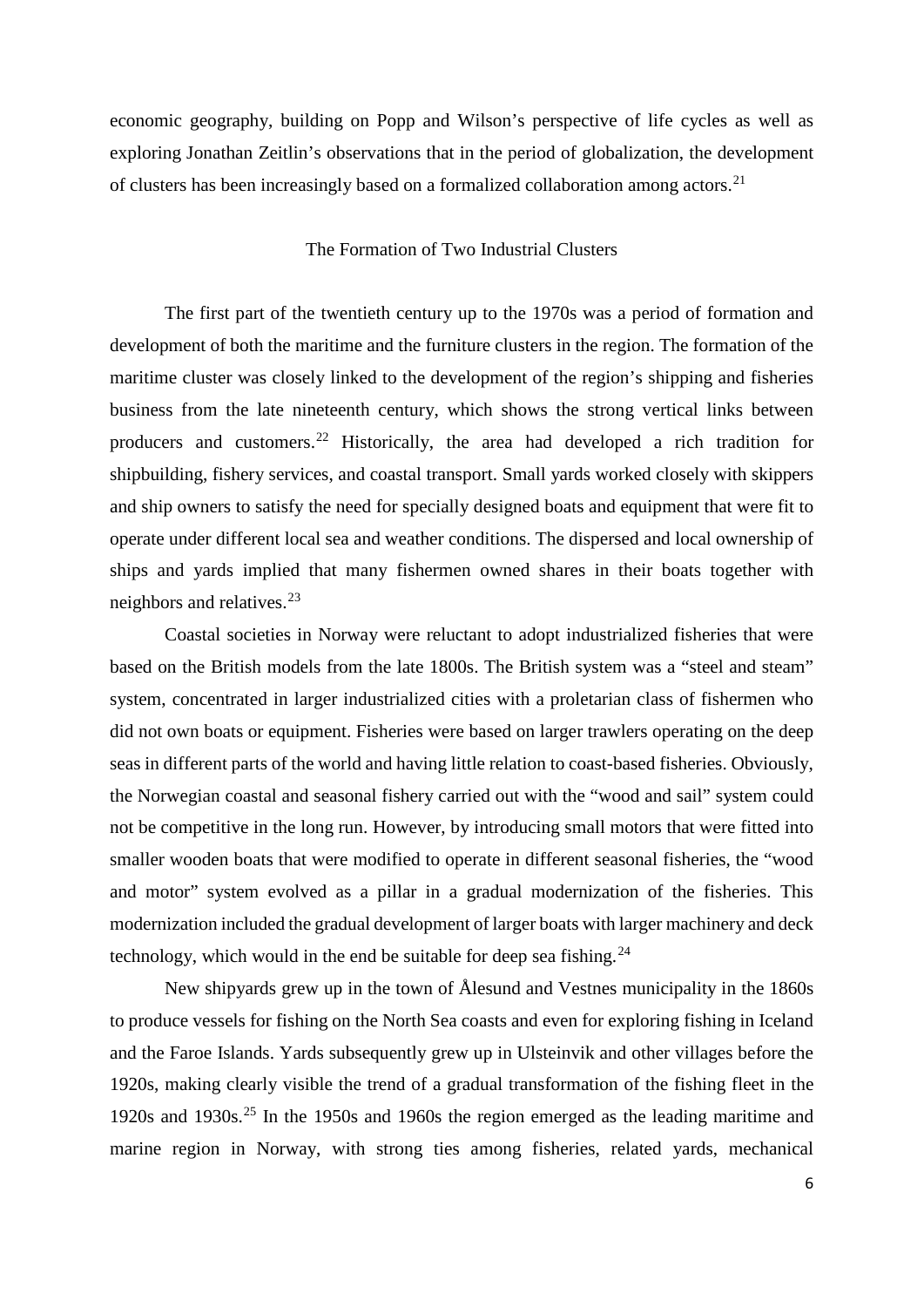workshops, and equipment producers.<sup>[26](#page-25-0)</sup> Skippers were also owners of deep-sea fishing vessels to a larger extent than in any other area of Norway. They continuously experienced the need for improvements and conveyed their ideas for innovations to the yards upon their return from the various fishing fields. The yards, banks, and other supporting institutions trusted these ideas and with the skippers they took substantial financial risks to begin modernizing the fleet. These networks knitted diverse actors together in cluster-like relations. Many fishermen worked at the yards between seasons, and mechanical workers were employed in fisheries. These shifting employment relationships within the system promoted the spread of new ideas and solutions from the yards and equipment producers to the fleet deployed in the fishing fields. They laid the foundation for the revolution based on steel vessels for deep sea fishing that took place during the 1960s and 1970s.<sup>[27](#page-25-1)</sup>

The "wood and motor" era came to an end in the 1960s with the breakthrough in steel hulls. The transition to steel vessels was accompanied by innovations in electronic instruments for detecting fish (sonar/asdic).<sup>[28](#page-25-2)</sup> Although the combination of technologies initially led to soaring catches and output in the herring sector, the technologies had a distinctly generic character and affected all deep sea fishing. The use of new ring nets and power blocks and the development of new propulsion systems (side propellers) totally revolutionized the pelagic sector in terms of geographical range, catch, and output. The transition to steel hulls catalyzed this revolution. In the late 1970s, another breakthrough extending fishing range and flexibility was the development of the combined ring net and trawler, made possible through the construction of the stern as a lateral axis.

Returning to the furniture industry, in 1908 the first furniture company opened in Sunnmøre, which became a regional center for furniture production in the  $1920s$ <sup>[29](#page-25-3)</sup> Over the next three decades it went from a marginal source to become the most important and dynamic Norwegian furniture district. This expansion has been interpreted as a reaction to the economic crises in Norway in the 1920s and 1930s, and Norwegian historians have used it as an example of how entrepreneurs confirm Schumpeter's theory on creative destruction by creating new activities in crisis.[30](#page-25-4) The establishment of several small-scale production firms was an attempt to do something creative in order to avoid unemployment and the other negative consequences of the economic crises. The founders were men from the region, many of them sons of small farmers of limited means, but the start-ups did not require much financial capital. Very often, these men started production in the basements of their own houses with no employees or only a few. The success of the furniture industry in the region is explained by two factors. First,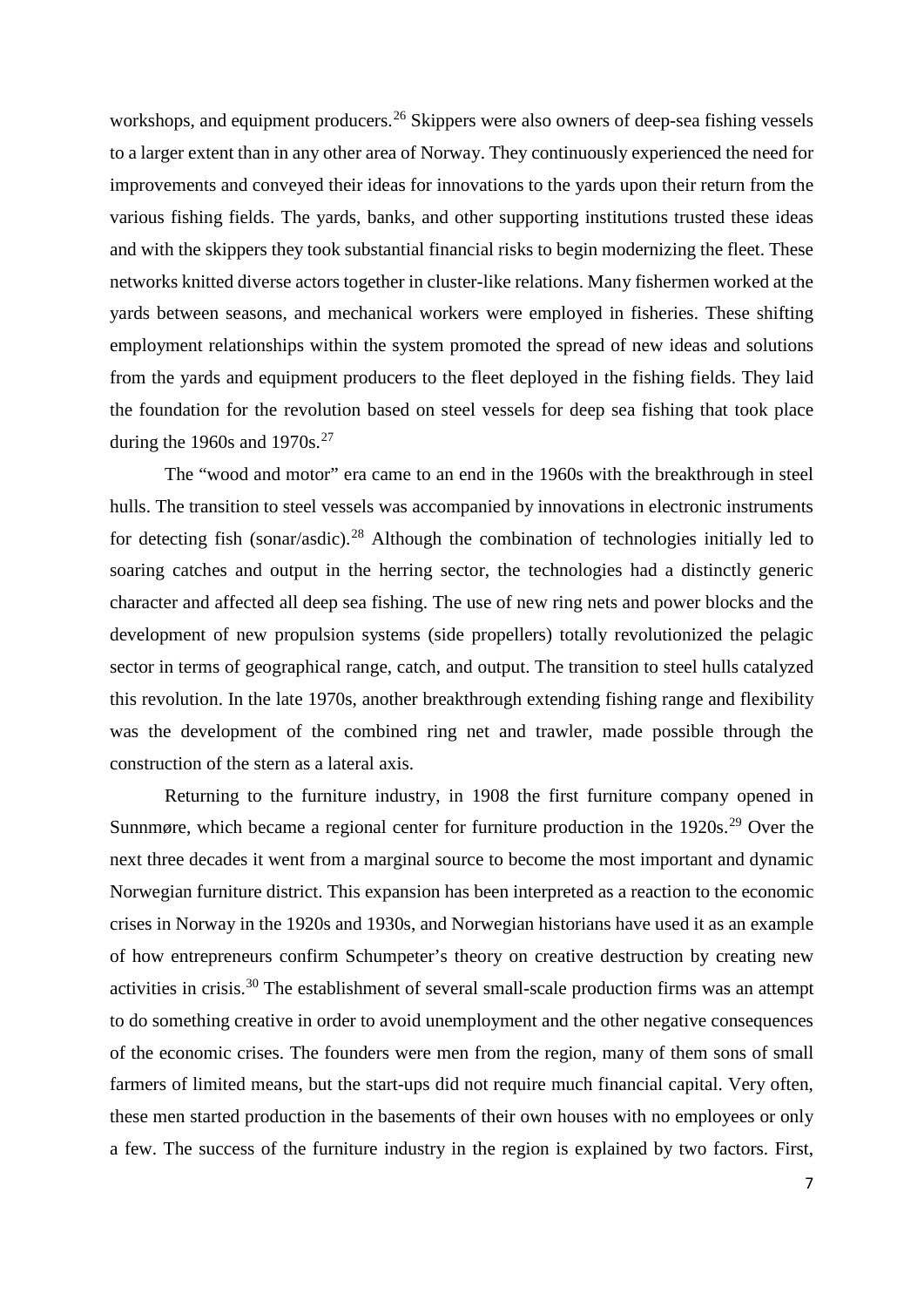factory owners and employees came from the same rural communities, which meant the new factories were able to produce furniture at a lower cost, since the price of labor was substantially lower than in the cities where most furniture production had traditionally taken place. Second, the small factories were innovative, especially in introducing small electro-motors that favored small-scale production.

The accounts of how these two clusters emerged confirm the impression of an entrepreneurial and egalitarian culture in the region.<sup>[31](#page-25-5)</sup> There were, however, some striking differences. While the maritime industry grew as a result of demand from the local fishing fleet, and consequently developed strong links with very demanding local customers from the outset, these vertical relationships were missing in the furniture industry. The furniture industry had no local competitive advantage apart from cheap labor. Suppliers were national or international, and customers came from all over the country.

However, during the 1950s, while production and the number of employees declined in the rest of the Norwegian furniture industry, these figures increased in this region.<sup>[32](#page-25-6)</sup> New companies emerged, developed into a cluster, and contributed to the creation of a more demanding competitive environment. These horizontal relationships were also characterized by cooperation. For example, in 1956 four of the largest producers joined forces and established a joint export organization, Westnofa.<sup>[33](#page-25-7)</sup> For domestic distribution, the company Johan Riise emerged as a dominating multi-firm distribution agency for most producers in the area. These developments strengthened the vertical relationships in the region's furniture cluster, but the impact of demanding local customers and suppliers was still weak compared to the maritime industry.

When we compare the furniture and maritime industries we see that, as early as the beginning of the 1950s, the furniture industry in the county had gained a dominating national position. According to a study made by the regional authorities in 1954, the furniture industry and the textile industry were the most important manufacturing sectors in the area. Of the 1,424 manufacturing firms in the county, 282 were furniture producers and they accounted for 18 percent of the manufacturing labor force. Out of 3,212 employees in the region's furniture industry, 914 were employed in Sykkylven and 456 in Stranda. These two municipalities were small micro-agglomerations of the furniture industry and employed 75–80 percent of the total workforce of the region's manufacturing industry.<sup>[34](#page-25-8)</sup> The local maritime industry did not occupy an equally dominating position at the national level, but nevertheless it made a major contribution to the growth of the fishing industry. Being the dynamic center for the national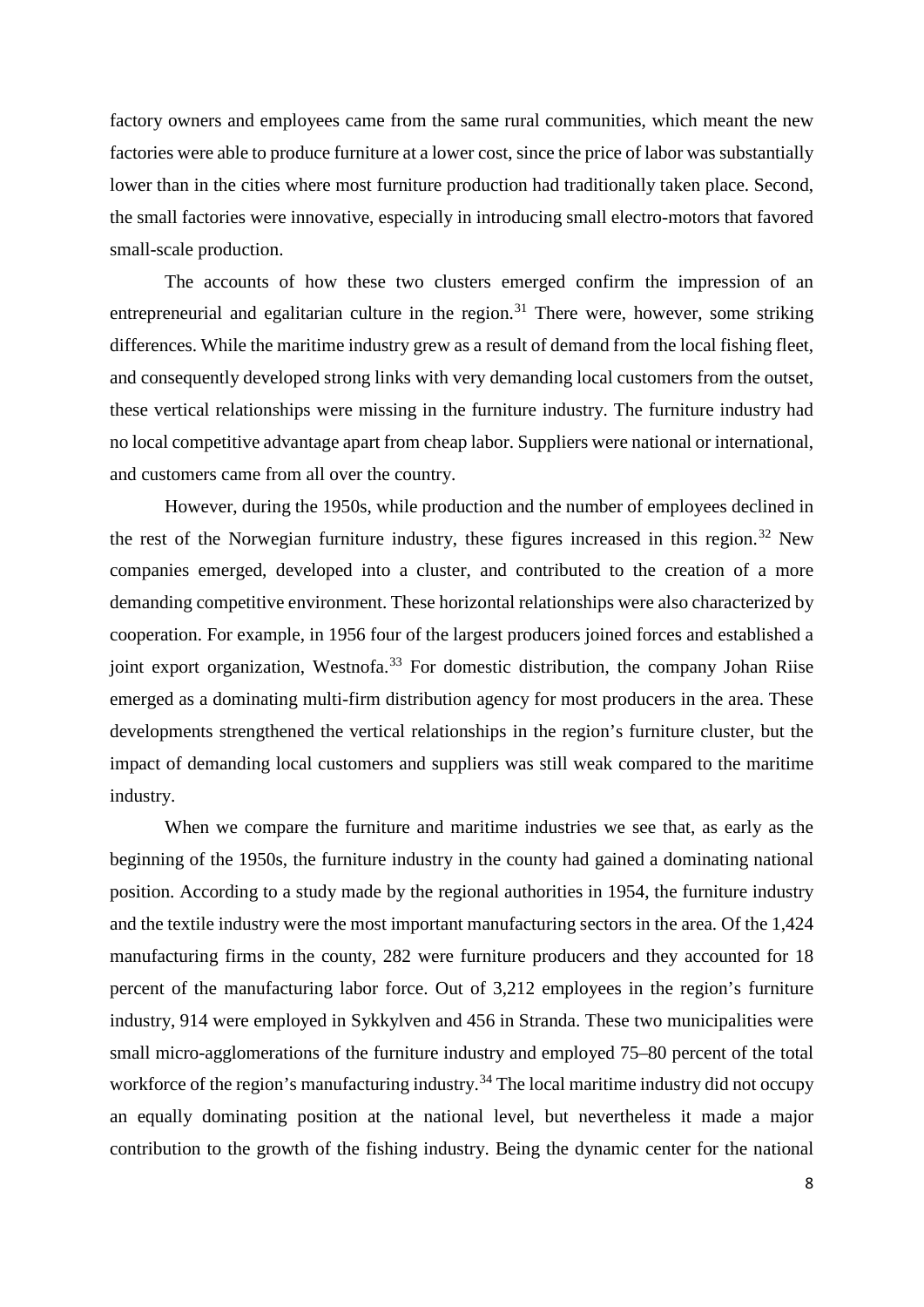fishing industry, with supporting yards and an emerging industry in processing fish to make such products as fish oil, as well as having a long tradition in exporting (especially dried cod [bacalhau]), the region took a lead position in Norway's marine activities. As in the furniture industry, there were micro-agglomerations of small shipyards, such as the municipality of Vestnes, which had around three thousand inhabitants and where the majority of the non-agricultural population worked in small shipyards.<sup>[35](#page-25-9)</sup>

During the 1970s, the maritime cluster in the region also emerged as the dominating cluster in Norway, as we will explore in the next section.<sup>[36](#page-25-10)</sup> Its growth had also been strong in the 1960s, and from 1960 to 1970 the number of employees in the shipbuilding industry grew by 121 percent, from 2,088 to 4,537; at the same time employment in the building and maintenance of steel vessels grew by  $365$  percent, from 733 to  $3,405$ .<sup>[37](#page-25-11)</sup> Parallel to this development of the industrial structure, the establishment of stronger local and regional banks and area industry associations significantly expanded the institutional supports.<sup>[38](#page-25-12)</sup>

In 1974 about 25 percent of the total industrial workforce in the region worked in the maritime industry, and about 14 percent in the furniture industry. In Sykkylven, 75 percent of the workforce was employed in the furniture industry, and in Ulsteinvik 93 percent in the maritime industry. For both industries, the horizontal links were strong, which is shown by the large number of local producers. In 1970 there were 38 shipyards and in 1974 there were 169 furniture companies.<sup>[39](#page-25-13)</sup> The horizontal links were reflected in the way local firms cooperated and acted jointly, and not only as individual firms, for example, by establishing regional industrial laboratories in cooperation with the Norwegian Productivity Institute (NPI) and the semi-governmental technological consulting and training organization, Statens Teknologiske Insitutt (STI).[40](#page-25-14) Regarding developing new technologies for maritime and furniture production these networks acted as important supporting institutions in the development of the two clusters.

One of the networks' key activities was to organize seminars and projects on different business administration and management topics, including how to improve regional vertical integration.[41](#page-25-15) For example, in the late 1950s, 160 local firms from different industries participated in meetings and seminars on how to improve subcontracting within the region.<sup>[42](#page-25-16)</sup> Vertical integration was one cluster-related dimension that revealed striking differences between the maritime and furniture industry clusters. The shipbuilding industry had developed close links to demanding local customers (in the fishing industry) and local suppliers of diverse equipment, including hydraulic winches from Hydraulik Brattvaag and compressors from Sperre in the local community of Ellingsøya in the 1940s.<sup>[43](#page-25-17)</sup> In comparison the furniture industry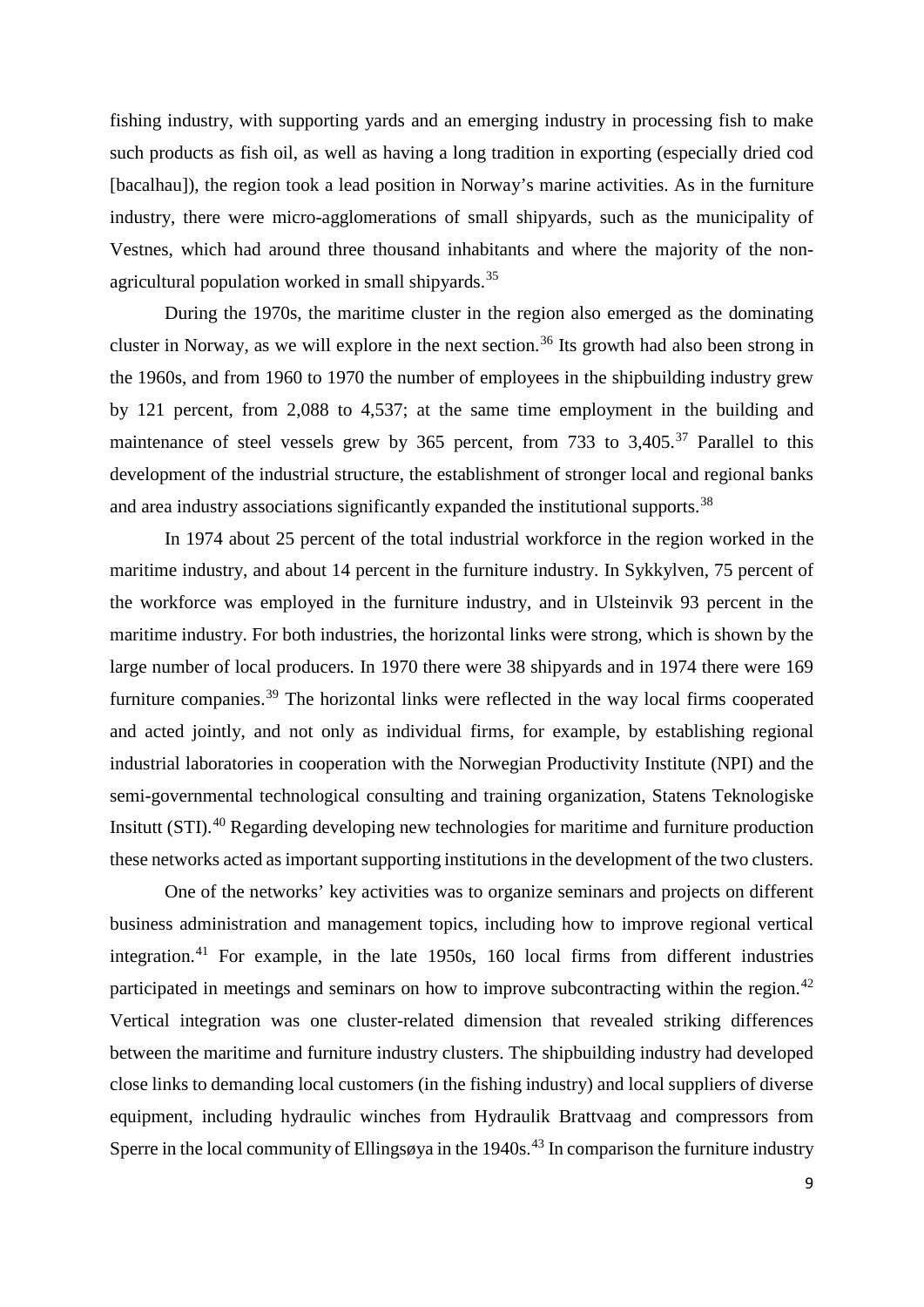had few local subcontractors and suppliers of raw materials were primarily from outside the region.

Finally, both clusters were very innovative. In the maritime industry, several radical innovations made a huge impact on all sectors of deep sea fishing, shipyards, and related activities during the 1960s.<sup>[44](#page-25-18)</sup> Within the white fish sector, the development of automatically driven long lines assisted with two of the most demanding operations in terms of the crew needed and the workload during fishing: the baiting of the lines and the hauling-up operation. The construction of sheltered decks facilitated the use of new forms of sterns and automatic hauling. Within the white fish sector, moreover, local entrepreneurs developed a compact factory trawler concept. All of these technological solutions represent "conceptual" innovations that enjoyed tremendous international success. It is fair to say that although some of these technologies imitated or refined ideas generated outside the region, the diffusion of new technology within the county was unmatched in any other area. Thus, Møre og Romsdal evolved as a significant national maritime center.

In the furniture industry, this region again was the most productive and innovative in Norway in the 1960s and 1970s. The manufacturers were pioneers in introducing standardized production methods. They also developed new technology to produce laminated furniture. In 1971 the company Sandela in Sykkylven introduced technology to form-cast foamed plastic on metal frames, which revolutionized the production of stuffed furniture. From the 1950s onward, more and more local companies began to cooperate with designers to develop new models of furniture. This movement resulted in some successful models on the Norwegian market, like Siesta (produced by Vestlandske) and Laminette (produced by Møre Lenestolfabrikk). In 1971 Ekornes launched the Stressless armchair, a brand that was marketed in Stressless shops in several European, Asian, and American countries from the 1990s onward. In 1972, Stokke announced its Tripp Trapp highchair—"the chair that grows with the child"—designed by Peter Opsvik, a chair that has also had tremendous international success.[45](#page-25-5)

According to professor of business strategy Julian Birkinshaw, dynamic clusters with high innovation activities have tended to respond more positively to globalization than less dynamic business clusters.<sup>[46](#page-25-19)</sup> From this perspective, both clusters should have been prepared to enter the global economy, but, as we will see, the maritime cluster managed better than the furniture cluster.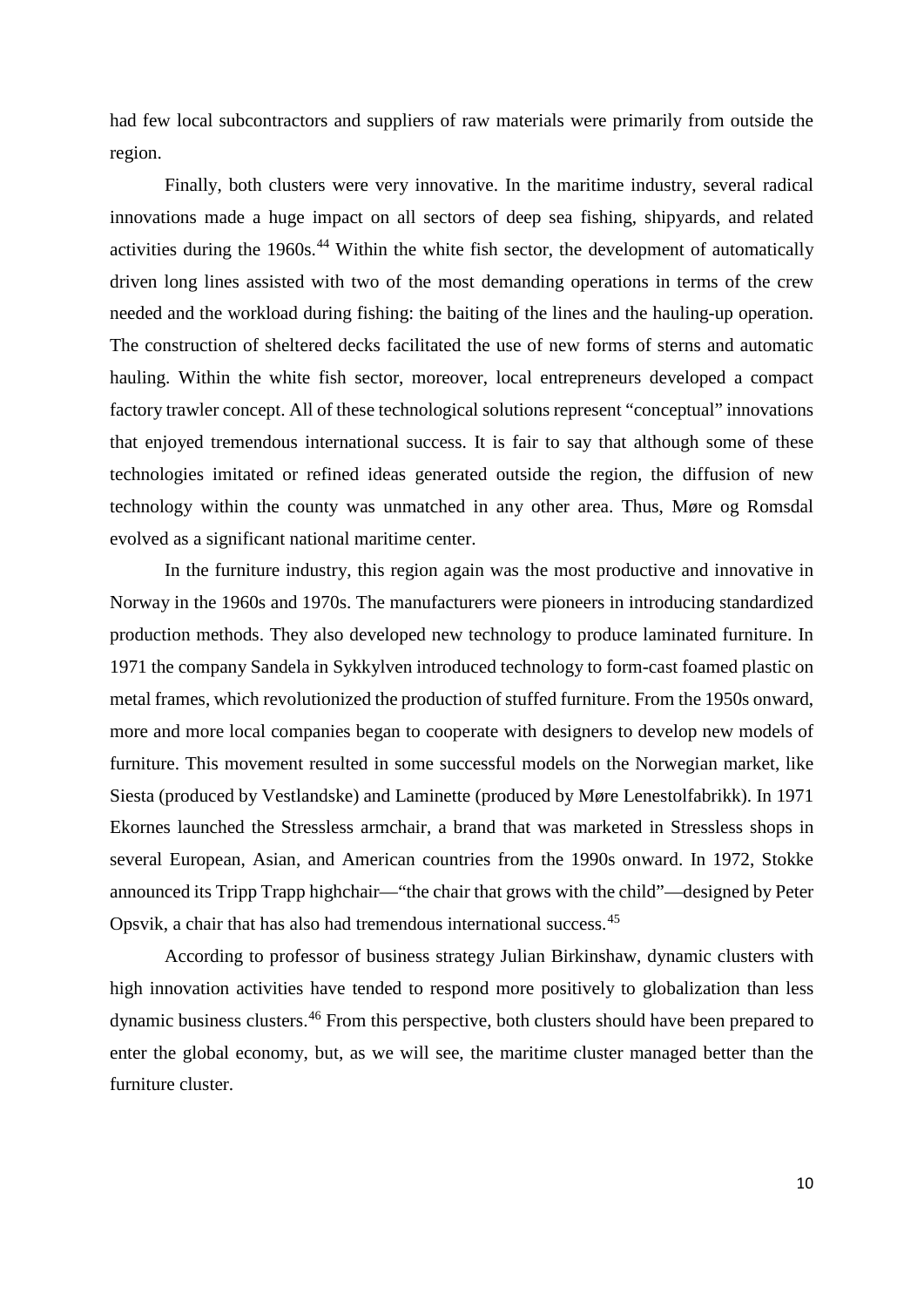#### Responses to Globalization in the Maritime Cluster

The maritime industry in Møre og Romsdal was substantially transformed during the 1970s. While in other parts of Norway this industry suffered from the global oil crisis of 1973, the local industry was transformed and strengthened as a cluster. The shipyards were relatively small and flexible, with local owners, and they could, for example, easily move from producing ships to repairing them. More important, however, was their ability to innovate and develop new fishing vessels and equipment, as well as respond proactively to the need to construct supply ships to serve the new oil and gas fields in the North Sea. $47$  Offshore supply vessels (OSVs) are fairly small boats that are required to operate in very similar conditions as fishing vessels, and the local shipyards applied their experience of fishing fleets more or less directly to the new OSVs. During this process the linkages to the national technical university Norges Tekniske Høgskole (NTH) and its research organization (SINTEF) as supporting institutions were strengthened. The family firms' need for financial capital to expand was met by the merger of the local bank, Sunnmørsbanken, with a national bank, Kreditkassen. The climate for cooperation improved as many actors realized that there was a need for tighter cooperation to counteract downturns in the fisheries and shipbuilding. A formal expression of this was the transformation of the regional business association of yards, Vestlandske fartybyggjarlag, into an agency for marketing and financing new ships.<sup>[48](#page-25-10)</sup> Here we focus on how the actors in the cluster increasingly acted jointly in the process of innovation and internationalization as if they were following a meta-strategy at cluster level. We argue that, in order to understand the dynamic development of clusters, it is not only decisions at the single-firm level that should be consulted, but also behavior that represents shared thoughts and visions among the members of the cluster. This meta-perspective is inspired by two researchers in regional studies, Marco Bellandi and Annalisa Caloffi, who define meta-management as a local governance mechanism that formulates shared visions and suggests strategies and actions based on a collective diagnosis and taking into account the interests of the actors in the cluster. These visions, diagnoses, and strategies may be expressed explicitly or act as hidden norms for action.<sup>[49](#page-25-11)</sup>

The local maritime industry had already become involved in international activities in the 1950s. Hatløy Verkstad built vessels for the Faroe Islands in the 1950s for line fishing, and the company Ulstein built line vessels and ring net trawlers for Iceland in the 1960s.<sup>[50](#page-25-21)</sup> Another key company, Hydraulik Brattvaag, produced hydraulic winches at a unit in Spain from 1971 onward.[51](#page-25-12) In other words, some actors already had international experience when the industry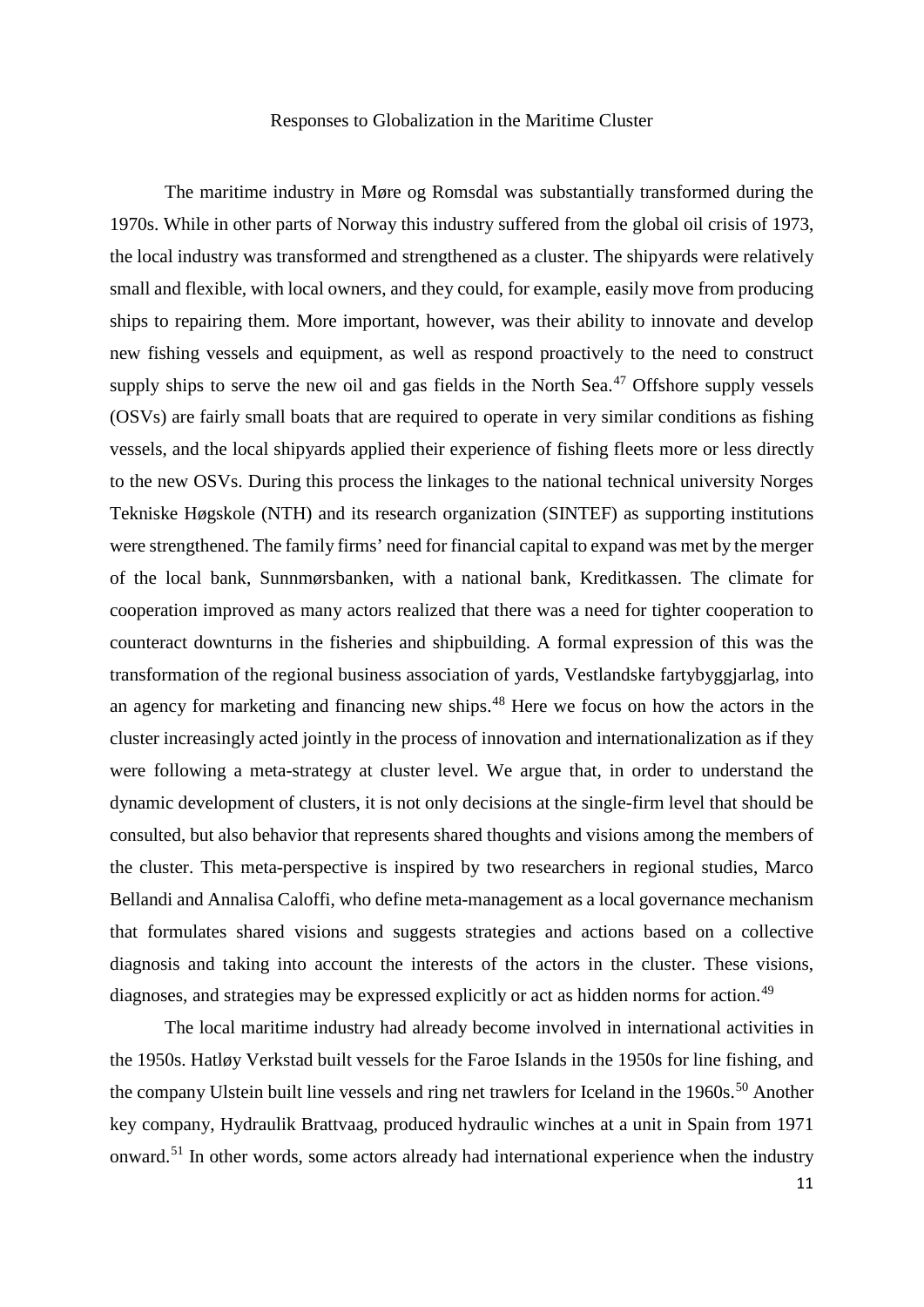was challenged by crisis in 1973. An expression of meta-management in this period was a business trip that several small yards and suppliers organized to the Faroe Island in the early 1970s to promote export.<sup>[52](#page-25-22)</sup>

From the mid-1970s to the mid-1980s, the demand for new fishing vessels declined substantially, which affected the entire cluster, shipbuilding as well as equipment producers.<sup>[53](#page-25-23)</sup> The fisheries were heavily exposed to the reduction in the number of species and to national and international regulations to counteract overfishing. However, new fisheries were established, and the state policies launched to cope with this crisis stimulated a renewal of the fishing fleet. In the dawn of globalization, the maritime complex in the region began to become international in response to the challenges. One of the earliest internationalization processes in terms of foreign direct investment (FDI) took place in the late 1970s, when Sjøvik, one of the fishing companies in Romsdal, established a subsidiary in Grimsby, U.K., which distributed frozen fillets from the company's factory trawlers to the European market. The same company extended its foreign operations in the mid-1980s. By building a new factory trawler, they took on a risky shell-fishing operation in the Barents Sea. The fishery collapsed, however, and a very innovative move was launched, establishing new shell-fishing methods in Canada. This operation turned out to be a success, owing to the export of regional know-how and reverse knowledge transfer from foreign operations, which had long-term effects.

Drawing on local knowledge as well as international experience Sjøvik widened its global operations. The internationalization of the ship design segment in the cluster furthered this expansion. Based on a regional design, sold by some of the ship design consultants within the cluster, a substantial number of modern fishing vessels were built for companies in East Germany and Russia. The companies lacked the competence to run the fleet, however, and Sjøvik operated the fleet from the local headquarters in Romsdal, drawing on its experience operating in various international fisheries including in Argentina and Canada.[54](#page-25-24)

A diminishing cod population and national regulations imposed on cod fishing from the mid-1970s hindered the factory trawler companies' efforts to modernize the fleet and build new vessels. However, optimistic forecasts for future cod fishing as well as relaxed regulations led to a substantial renewal of the fleet in the mid-1980s. The forecasts were wrong, and from the late 1980s the modernized fleet of factory trawlers was forced to explore global fisheries. By 1990 40 percent of this fleet operated in areas like the Falkland Islands, Oman, Argentina, New Zealand, Australia, South Africa, and Canada. This global move was strongly supported financially by the regional office of the bank Kreditkassen in Ålesund. In general actors who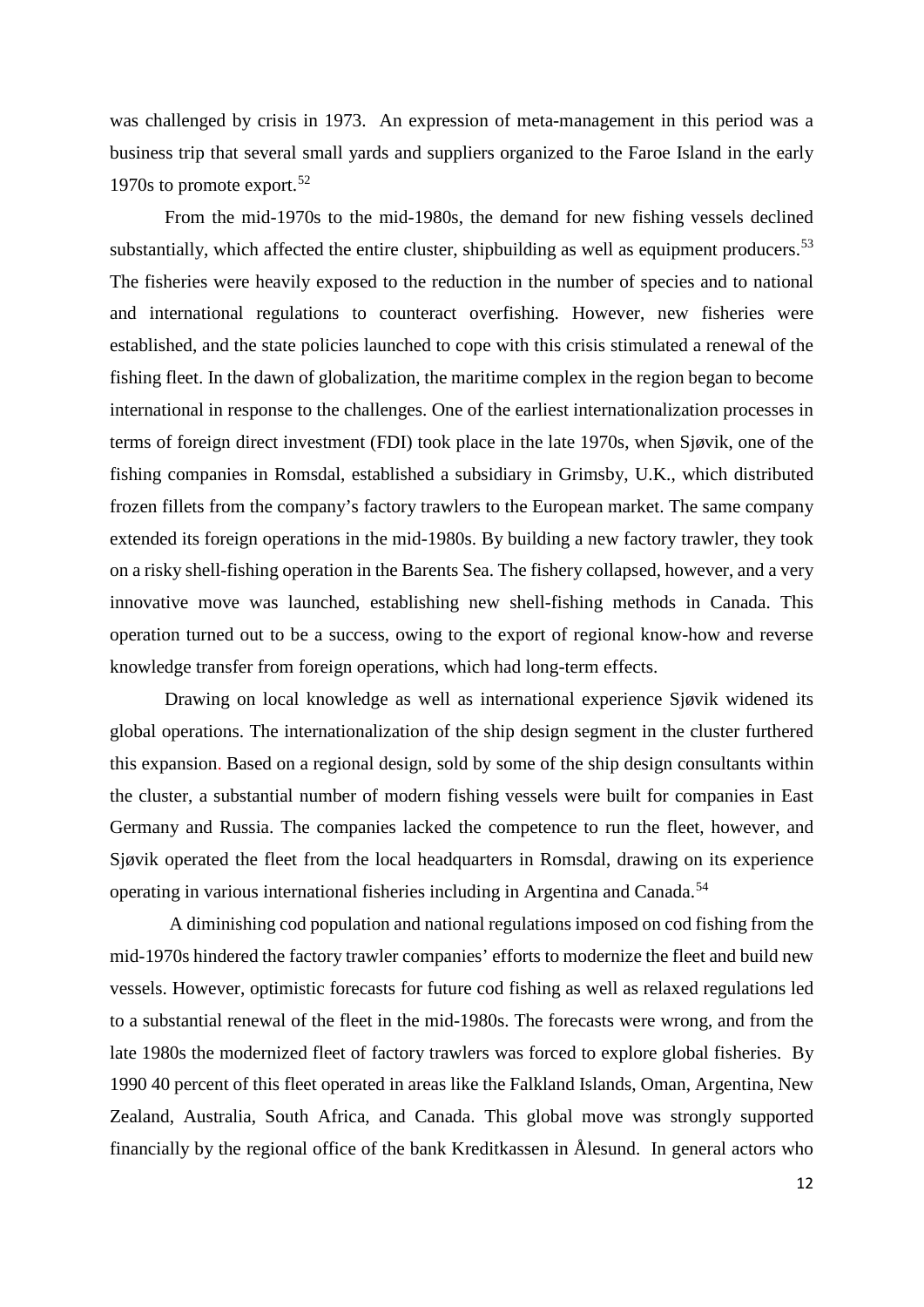internationalized their activity could lean on the cluster infrastructure, not least the strengthening of regional financial institutions through bank mergers and the creation of a new bank, Sunnmørsbanken, in 1975.[55](#page-25-0)

The regional concept of designing smaller, compact factory trawlers emerged, as mentioned above, as a key factor in the cluster's success. The ship design consultants established a profitable market for this concept, and in fact from 1983 until 1992, 85 factory trawlers were built for companies in the U.S.S.R., Canada, the United States, the European Union, and other countries, based on the regional design. From 1985 to 1990, almost 100 percent of the regional capacity for shipbuilding was engaged in building factory trawlers. Despite the crises, by the mid-1980s Møre og Romsdal had become Norway's leading shipbuilding center. Regional entrepreneurs established operations in the United States, and even constructed a new American fleet for crab fishing. The regional shipyards were also heavily involved in this construction.<sup>56</sup>

Thus, there was a distinct pattern, in this early phase of internationalization, of entrepreneurial decisions materializing within a wider cluster framework of supporting institutions. Moreover, the well-developed and complete cluster structure and diverse mechanisms for innovation, cooperation, and competition led to the upgrading of the entire cluster. International knowledge transfer played a vital part in this upgrading. The entrepreneurs engaged regional resources in this internationalization because they had a developmental perspective. Developments within the new OSV segment further strengthened this trend. Although some vital technological steps emanated from more top-down vertical relations, the horizontal networks within the regional geographical scope were, in general, more important, and were essential in order to take advantage of global opportunities. For example, at the end of the 1980s, when oil wells were found in Brazilian territory, in very deep water, some shipping companies in the cluster saw the opportunity to build vessels for these operations.<sup>[57](#page-25-1)</sup>

The offshore networks that largely formed the OSV segment in the region were, from the outset, international. The local networking was paramount, insofar as shipowners built their first OSVs using knowledge transferred from deep sea fishing and expertise in building vessels for this sector, which meant that there was both knowledge-based and production-based capacity in the region for beginning petroleum-related activity. Moreover, some of the design companies transferred vital knowledge into the local networks through their international operations. Through this process the shipyards developed new knowledge that was essential for local innovative projects.<sup>[58](#page-25-16)</sup> This was an important move for the cluster's development, as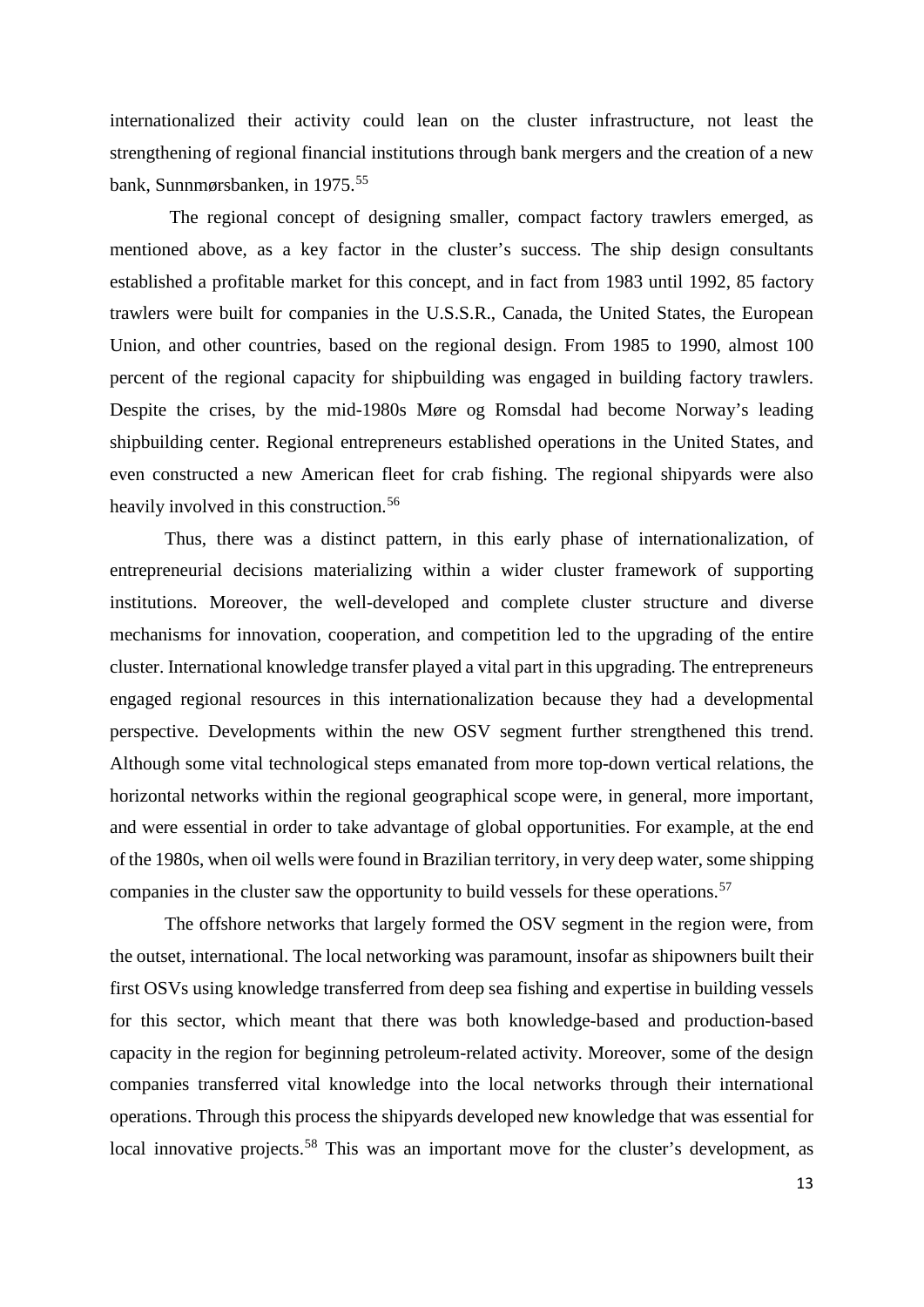otherwise many of the larger shipping companies in this phase would have ordered vessels overseas.

However, the offshore vessel sector was struck by heavy crises in the early 1980s that peaked in 1983 and 1986. In 2002 the shipyards experienced a serious new crisis stemming from an overly strong Norwegian currency, accompanied by wage increases and a reduced regime of state support. They declined in competitiveness and lost market share to shipyards in Asia and Eastern Europe. Employment fell from 5,500 to 3,800 in 2002. As in the 1970s, this crisis also led to a renewal and to a deeper involvement in the global economy for the maritime cluster. The shipyards in the cluster restored their competitiveness through substantial investment in modern production facilities, updated technology, upgraded competencies, and stronger and wider market networks, as well as intensified cooperation within the cluster. Norwegian shipyards captured new markets and market share. In 2010 there were thirty offshore OSV companies and a world-leading community of ship design consultants who brought many international contracts to Norwegian shipyards.

In general, the soaring demand from Asia for the building of ships and offshore vessels led to a growing demand for Norwegian shipbuilding from around 2000. In particular, industrial growth in China created a fast-growing demand for ships and for equipment for offshore petroleum-related activities. In 2004, the world fleet of supply service vessels amounted to approximately 2,000 ships, 270 of them operated by Norwegian companies that mostly belonged to the cluster. From 2004 to 2006, twenty five Norwegian shipping companies contracted to build such vessels for a sum of NOK 41 billion (US\$ 6 billion), and 56 percent of these new orders were granted to companies in the cluster. In 2004, more than 50 percent of the new ships for which contracts were signed across the world were ordered by Norwegian shipping companies.<sup>[59](#page-25-26)</sup>

Offshore shipowners in the cluster doubled their revenues from 2002 to 2006, with the earnings almost exclusively coming from markets outside the North Sea.<sup>[60](#page-25-27)</sup> The growing international demand for OSVs was met by transforming several local companies to multinational enterprises (MNEs). High labor costs made it difficult to maintain production capacity in Norway, and most of the production of hulls was outsourced to eastern European transition economies, like Poland and Romania, from the late 1990s. Some firms, like Ulstein, based their production offshore by using strategic partners in countries like China, Brazil, and Spain. Others like STX established subsidiaries in, for instance, Romania, France, Ukraine, and Vietnam.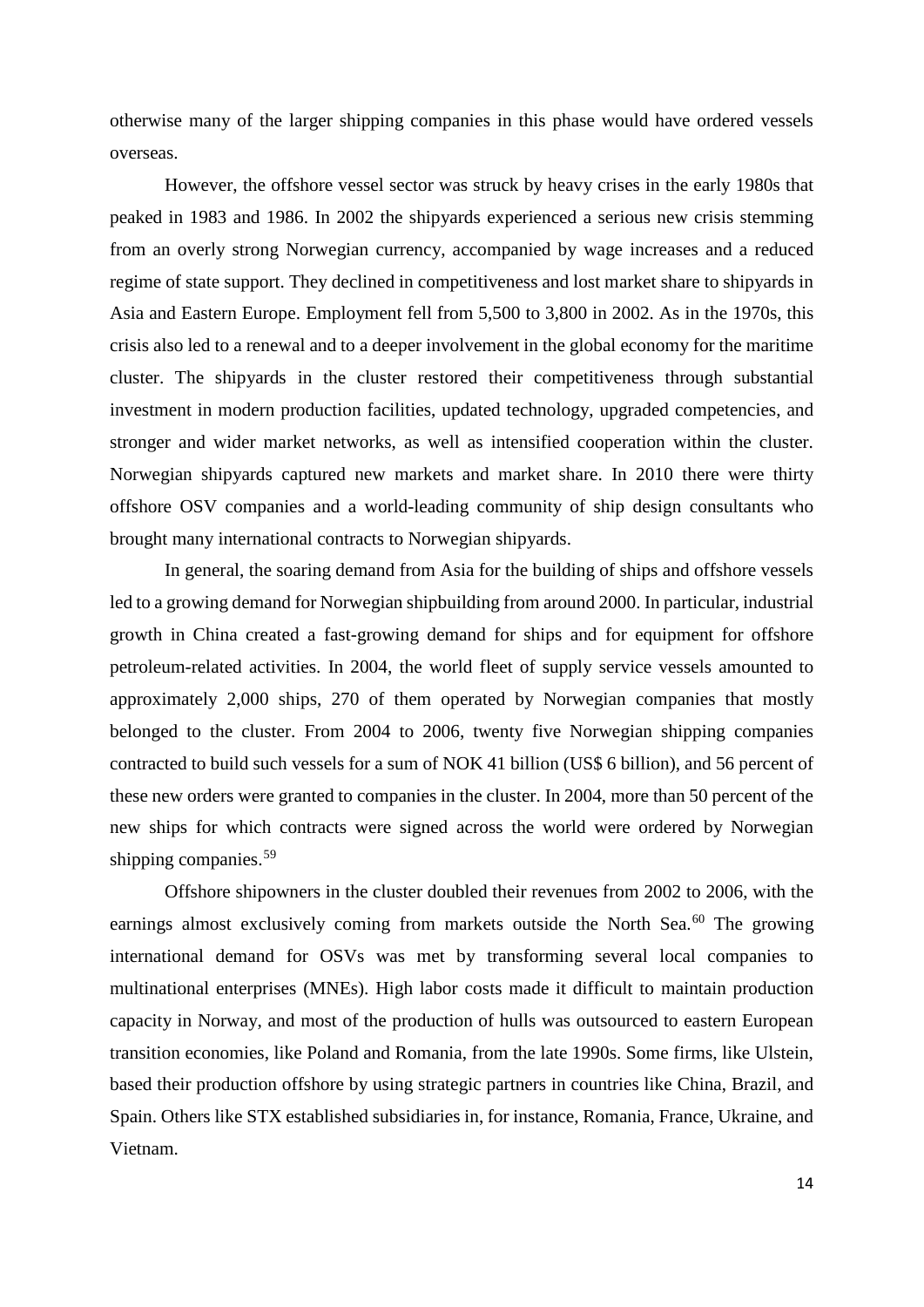From the 1970s to 2010 the maritime cluster was transformed from a local cluster serving the fishing industry to the most international business environment in Norway. For example, among Norway's nineteen counties none exported as much per capita as Møre og Romsdal did in 2011.<sup>[61](#page-25-28)</sup> A survey shows that in the Shanghai region in 2011 there were sixteen subsidiaries of Norwegian firms that had their headquarters or a strong presence in Møre og Romsdal.<sup>[62](#page-25-5)</sup> While the internationalization of the local yards was originally motivated by cost, the motives have become more complex. The industry wanted to be located in global hubs like Shanghai and Rio de Janeiro, and there was a strong element of meta-management in the decisions to enter these two locations. One CEO said about the local investments in Brazil from the 1990s: "A vision or idea was developed horizontally among shipping companies, shipyards and equipment producers."[63](#page-25-6) Companies also searched for core competencies, which was the motive behind Ulstein's acquisition of Sea Solution of the Netherlands in 2008.<sup>[64](#page-25-20)</sup> The international MNEs that entered the cluster by acquisition were also seeking competencies. Global actors such as Rolls Royce, Aries, Trieste, Bourbon, ABB, and STX became major players within the cluster from around 2000, and they acted as institutional players, supporting research and development and competence building in the region.<sup>[65](#page-25-29)</sup>

#### Responses to Globalization in the Furniture Cluster

While the maritime industry experienced a radical shift in the international competitive environment in the 1970s, the furniture industry had already been gradually exposed to international competition from the end of the 1950s. In 1953 the value of imported furniture was only one percent of the value of total production in Norway. The value of exports was just half of one percent. In 1960 the value of imports was still only 1.5 percent, but from the mid-1960s this figure began to increase substantially, from 3.5 percent in 1965 to 16 percent in 1970.[66](#page-25-8)

Challenges were met by a proactive approach. The new competition was foreseen before Norway became a member of the European Free Trade Association (EFTA) in 1960. The furniture industry was more positive about the possibilities of reaching new markets than other industries that produced for the domestic market.<sup>[67](#page-25-30)</sup> Even in the  $1950s$  several important decisions and actions that expressed elements of an internationalization strategy were taken at the cluster—and not at the firm—level; for example, in the establishment of Westnofa in 1956. Most importantly, the producers joined forces to go abroad and search for new knowledge. In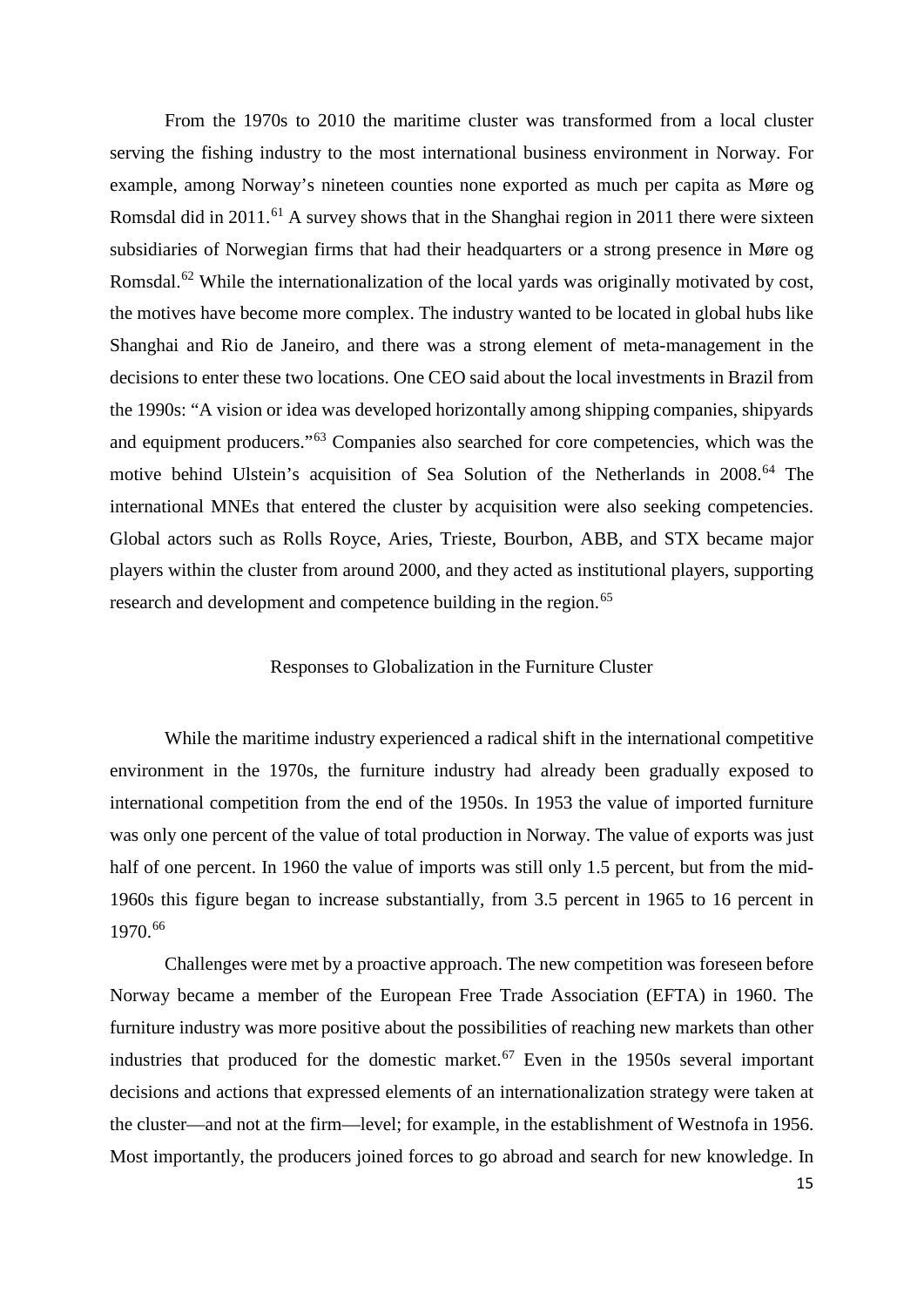1966 a group of more than ten furniture producers from the region, including Ekornes, the largest, went to the United States on a study tour to obtain new knowledge and to meet foreign competitors.<sup>[68](#page-25-31)</sup>

Two companies in the cluster also became small MNEs in this period by establishing production units abroad; these were Stokke in Spain in 1972 and Slettvold in Malaysia in  $1977<sup>69</sup>$  $1977<sup>69</sup>$  $1977<sup>69</sup>$  The main international strategy of the cluster firms was, however, to continue their joint efforts from the 1950s to promote exports. More and more the cluster served as a unit for important strategic actions taken to globalize. The efforts to increase exports only partly paid off. From 1970 to 1975 exports doubled in value, from NOK 121 million to NOK 219 million. However, imports more than tripled, from NOK 164 million to NOK 527 million.<sup>[70](#page-25-32)</sup> The industry increasingly feared that it would be lagging behind its competitors in Sweden, Denmark, Germany, France, and Spain, meeting the same external pressures that had largely destroyed the textile industry in the region. Many feared that eastern European countries might also develop into new competitors.<sup>[71](#page-25-12)</sup> Even in the domestic and regional market, Danish and Swedish firms captured a steadily growing share. A local branch of the national furniture industry association, Møbelprodusentenes Landsforening, and the STI took on the task of investigating the apparently competitive advantage of the Swedish and Danish producers abroad and in the Norwegian market. A project group consisting of representatives from businesses, the STI, the NPI, labor unions, and county authorities was formed with the aim of seeking new knowledge in different European countries to prepare for the anticipated crisis. The senior officer at the STI, Peder Myrstad, was the leader of the group, which actually split into several project groups supported by the governmental financial institutions Distriktenes Utbyggingsfond and Industrifondet.

The project group made several study trips, first to Scandinavian corporations, and then to Germany, France, and Spain.<sup>[72](#page-25-23)</sup> The group tapped diplomatic channels to get access to the leading companies. The visit to German companies, which had to be upgraded to an official bilateral meeting between industry attachés from Germany and Norway in order to take place, demonstrated, in particular, that Norwegian companies lagged behind technologically, especially in the application of computerized laser technology in the production process. This technology allowed great savings in material costs, labor costs, and throughput, in addition to raising quality. This impression was confirmed by visits to the French multinational corporation Lectra, the leading producer of this technology, and the Sunnmøre furniture companies realized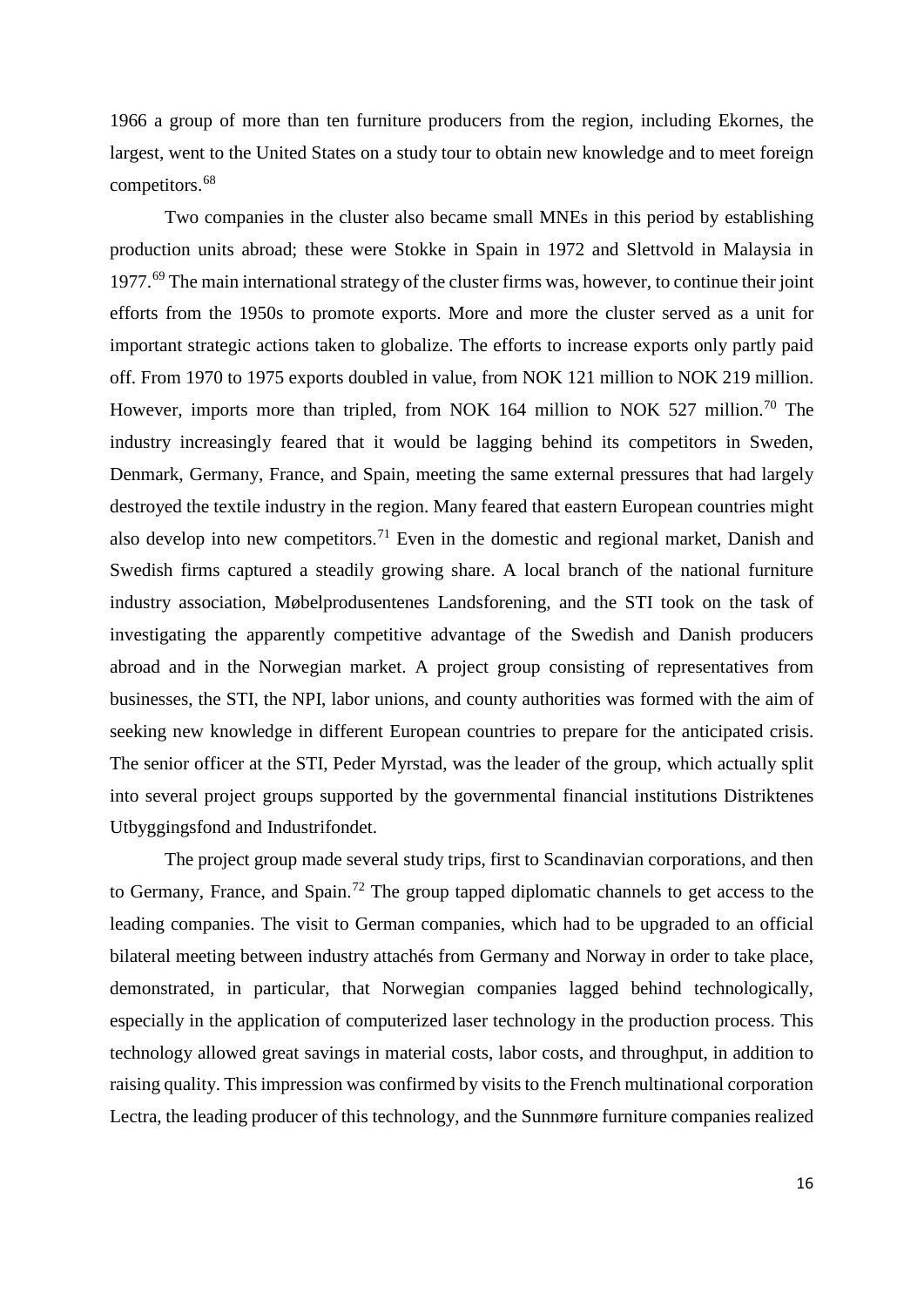that they were compelled to invest in it. However, none of them had anything near the financial capacity to introduce this new technology to the region.

The modernization process thus rested heavily on the cluster level and on a clusteroriented corporate strategy, as shown by the following process: Through a cooperative venture, ten producers established a common laser-based production unit in the regional center of the furniture industry, Sykkylven. Moreover, Lectra moved its Scandinavian head office to Sykkylven to reap the benefits of the cluster's ability to facilitate knowledge flow and the dissemination of technology. The cooperative venture and the establishment of Lectra in the cluster in 1984 marked the start of a project lasting from 1984 to 1987, called Møbeldata. Through this project, Lectra's technology was refined and adapted to the local production facilities. After a few years the new technology was adopted and more widely diffused in the region, and the local producers far outperformed their foreign competitors in the local market and advanced in international markets.<sup>[73](#page-25-24)</sup> In these years, production increased, as well as the importance of exports. While the value of exports was 14 percent of total production in 1980, it rose to 18 percent in 1984 and 22 percent in 1989.<sup>[74](#page-25-25)</sup> All the major producers, including Ekornes, had to cooperate to get access to the new technology; it would have been too risky and too expensive for firms to invest in the computer-based technology on their own. Thus, it is fair to say that it was the cluster that reacted to the growing external pressure, and not the individual companies.

The firms in the furniture cluster met the international challenges of the 1970s by collectively searching abroad for new technology to adopt to increase exports. While the cluster's key firms had reacted collectively to both emerging global competition in the 1960s and new technological and market challenges in the 1970s and 1980s, that was not the case when global competition increased during the 1990s. Instead of firms reacting jointly, two different internationalization strategies crystallized: one was to send production offshore to low-cost countries; the other was to improve exports by introducing advanced robots to save labor costs.

Five firms chose the strategy of sending production offshore in the late 1990s, investing in Thailand, Estonia, and Lithuania.<sup>[75](#page-25-14)</sup> Tougher international competition led these firms to set up factories offshore, as illustrated by some figures on how the Norwegian furniture industry became more integrated into the global economy. The value of furniture imports increased from NOK 2 billion in 1989 to NOK 6 billion in 2000; the value of exports increased from NOK 0.6 billion to NOK 2.9 billion in the same period. If we take the investments in Lithuania as an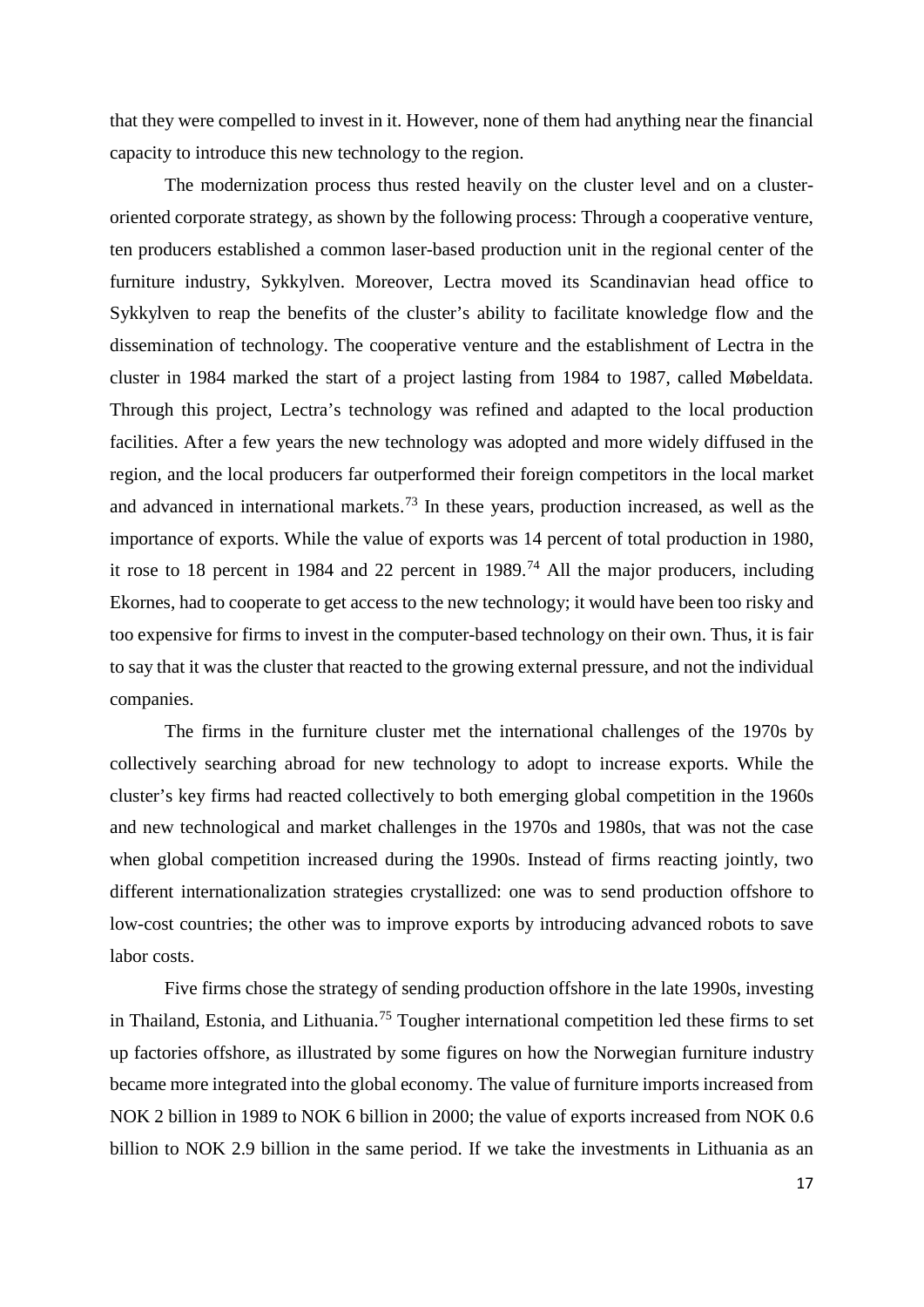example, it is clear that the main motive for this was cost reduction, since Lithuanian workers' wages were 15 to 20 percent of wages in Norway. Structural similarities between the Norwegian and the Lithuanian furniture regions suggest that the subsidiaries had the potential to use Lithuania as a new source of knowledge. But in practice, the subsidiaries copied the routines of the Norwegian production system: "The furniture producer has established a copy of the factory in Norway," a newspaper wrote of one company.<sup>[76](#page-25-33)</sup> The subsidiaries not only copied production but also the idea of agglomeration. Four subsidiaries from the cluster started production in the same industrial park in Lithuania, which was therefore known as "Little Sunnmøre."

This case tells us two things. The first is how strategy changed in a period of strong external pressure, from searching abroad for new knowledge to searching abroad for lower production costs. The second is how strategic actions shifted from the cluster level to the corporate level. According to the national association of the furniture industry, firms cooperated less within the cluster, and it said in a report in 2003 that "the activities within the different regional groups of producers has [sic] decreased over the last years."[77](#page-25-16) While Hjellegjerde and some other companies chose the international strategy of offshoring production and partly closing down production in Norway, the largest actor, Ekornes, decided to strengthen its presence in Norway and sell its foreign subsidiaries. In 1984 and 1985 Ekornes had transformed to an MNE by acquiring one Swedish and one German producer, but it discovered after a few years that it could not manage to develop its organization into a successful MNE. The foreign units were sold, and from 1994 all production units were in Norway.<sup>[78](#page-25-17)</sup> The new international strategy was one of growth through exports, based on highly robotized production to save labor costs. These contradictory strategies reflected the breakdown of the cluster as a unit for strategic action.

#### Conclusion

The two industrial clusters emerged in the same region and in the same period at the beginning of the twentieth century. When international competition increased in the 1960s and 1970s, they were both dynamic and proactive, but when the depth and speed of globalization changed in the 1980s, they reacted differently. The furniture cluster declined while the maritime cluster developed from a dynamic regional cluster to one strongly embedded in the global maritime offshore vessel industry.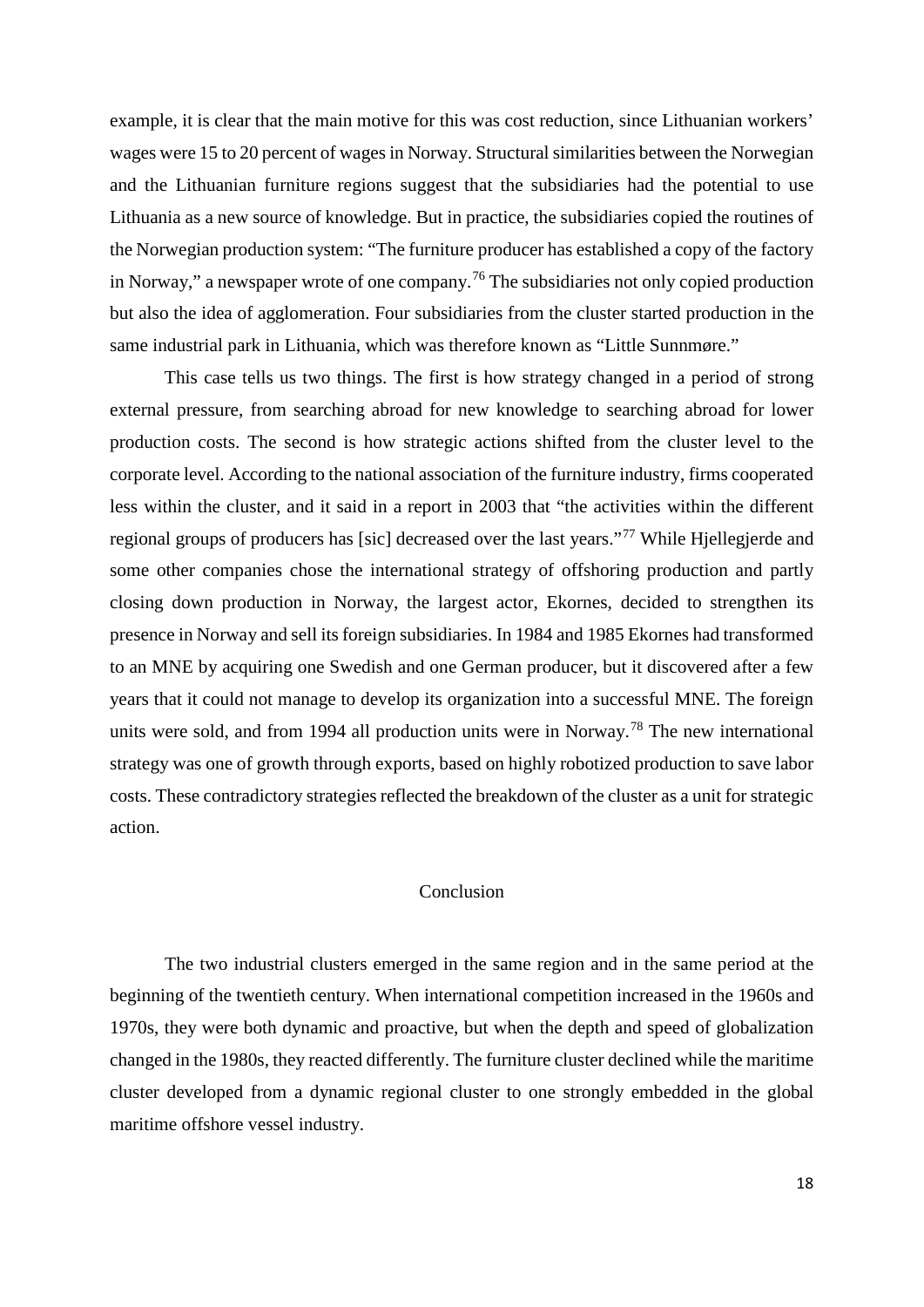Both clusters were originally innovative and open to change. The horizontal links between producers of ships and furniture were strong and were characterized by both competition and cooperation, which was expressed in joint initiatives and knowledge sharing within a relatively small geographical region. There were also, however, structural factors that were different. From the very beginning, the furniture industry had much weaker vertical ties to both suppliers and customers. The emergence of the furniture cluster was built on cheap and skilled labor as the most important specialized factor, not on the existence of local suppliers or raw material. The customers were consumers from all over the country, and the regional furniture industry had, with some exceptions, limited control over the distribution system.

Even in its formative period the maritime cluster appeared to be a more complete cluster. In the local maritime complex, local suppliers of equipment, yards, fishermen who demand high quality vessels, and supporting institutions were tightly interwoven, as has been shown by the historian Håkon With Andersen.[79](#page-25-34) Because of the strong vertical relationships in the maritime cluster, demanding customers served as the main driver for internationalization. The customers, especially the deep-sea fishing fleet and later the offshore companies, always functioned as drivers of modernization. When customers became international, the maritime industry followed. This process was strengthened by the emergence of new markets, especially in Asia, and by foreign MNEs investing in the region to get access to local competencies. The driver for the internationalization of the furniture industry, however, was the need for cost savings. The export of furniture increased gradually from the 1960s onward, but the industry lacked a strong united group of demanding customers. When the industry spread internationally by establishing production abroad around 2000, the geographical localization (Lithuania, Estonia, and Thailand) was decoupled from the market (Scandinavia, Germany, and the United States).

We could say that there were structural features characterizing the two clusters that support the argument from the economic geography tradition that endogenous institutional factors dating back to the emergence of the clusters created a situation of lock-in that strongly influenced the development of their life cycles at a later time.<sup>[80](#page-25-35)</sup> However, there are also factors affecting these two clusters that show a much more dynamic and unpredictable development track. One observation in this respect concerns the development of supporting institutions. In the 1950s and 1960s, both the local furniture industry and the maritime complex were part of a regional network that was unique in Norway for developing an informal and flexible regional system of testing, consultancy, and training. $81$  From the 1970s the maritime cluster became much more strongly involved in research and innovation networks, especially with the technical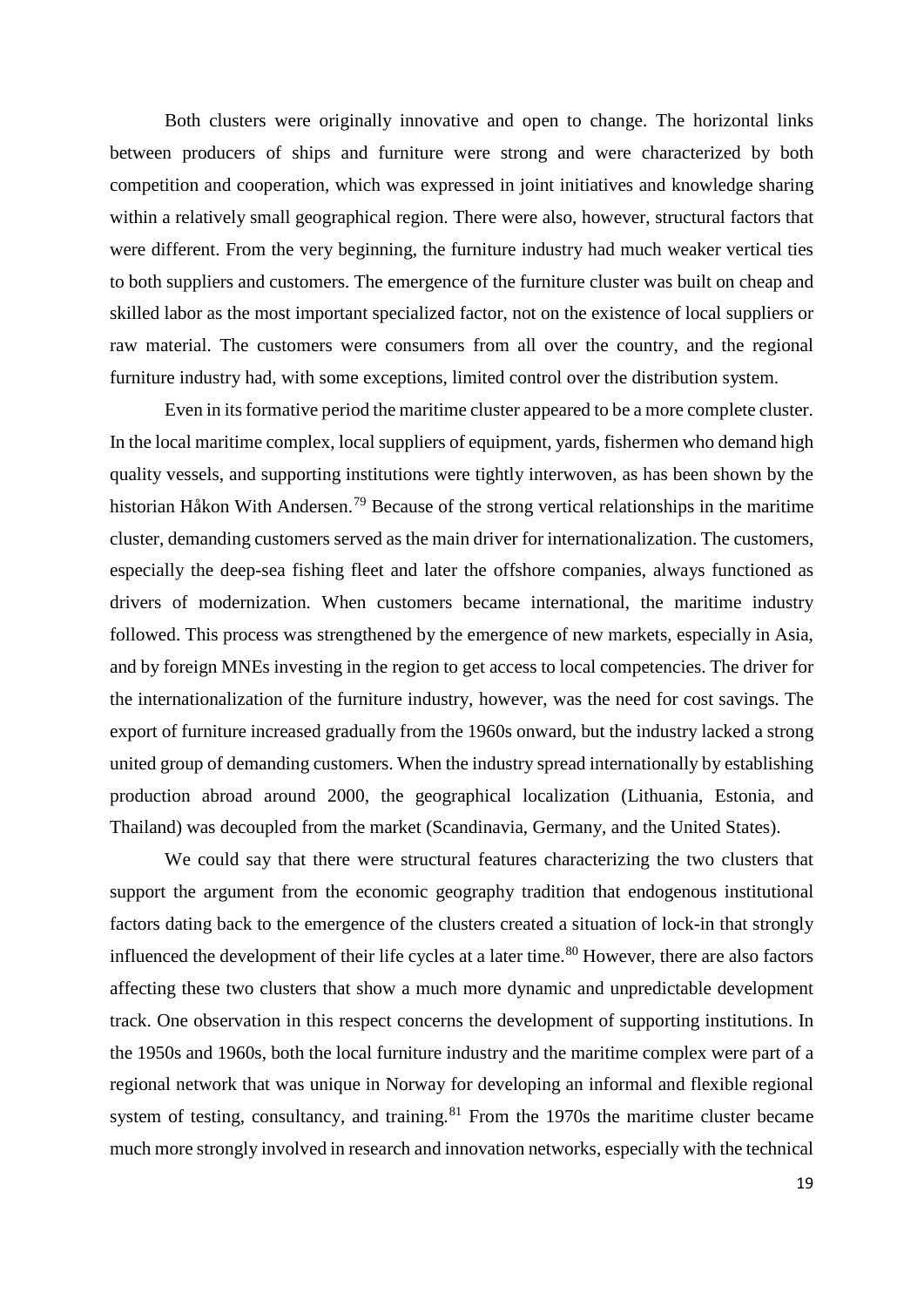university in Trondheim (NTNU) and the SINTEF research center, as well as the global classification society for ships,  $DnV^{82}$  $DnV^{82}$  $DnV^{82}$  In 2010 the local maritime industry financed five professors at the local Ålesund University College, where several MSc programs in marine and maritime disciplines were offered. In 2013 the local cluster organization, the National Center of Excellence, Maritime, was one of two (out of twelve) cluster organizations in Norway that were upgraded to a Global Center of Excellence.<sup>[83](#page-25-37)</sup> The furniture industry had no such center and struggled from the 1990s onward to offer one class for the furniture industry at high school level.

Another observation is that the development of these two clusters was also affected by decisions taken by firms, both as single units and jointly as expressions of shared visions and objectives within the clusters. Referring to Jonathan Zeitlin's request for a productive dialogue between business history and economic geography on industrial clusters, one contribution of our article is to show how both the single firm unit and a formal cooperative organization are too limited to give an understanding of how clusters have responded to globalization. Recently, some scholars within the economic geography tradition have argued for the need to expand from focusing on endogenous structural phenomena to include firms' behavior and strategy when explaining why some clusters fail and others do not. Belussi and Sedita mention differences in firms' strategies as a reason for multiple path-dependency differences among comparable clusters.[84](#page-25-38) Aitziber Elola and colleagues talk about differences in strategic capabilities among firms.<sup>[85](#page-25-26)</sup> We, however, argue that the strategies and behaviors of firms in a cluster should be studied not only at firm level, but also at cluster level. In both clusters we see several examples of key decisions that transcended the firm level. When meeting endogenous challenges, firms in the clusters acted jointly, and these actions were primarily the result of informal dialogues more than decisions in formal organizations.

We can observe a high degree of meta-management when important strategic decisions and actions express the interests and shared thoughts and visions of most actors in a cluster rather than one single firm.<sup>[86](#page-25-27)</sup> We have seen several expressions of meta-management within both industries. When the maritime industry cluster really became involved in the global economy around 2000, the key actors in the cluster all acted in the same way in transforming themselves into firms with a strong international presence. In the furniture industry cluster, however, radical changes occurred. The difference in internationalization strategy around 2000 between the largest furniture producer, Ekornes (which chose to export), and some of the other firms (which chose to move production offshore), shows that the tradition of taking core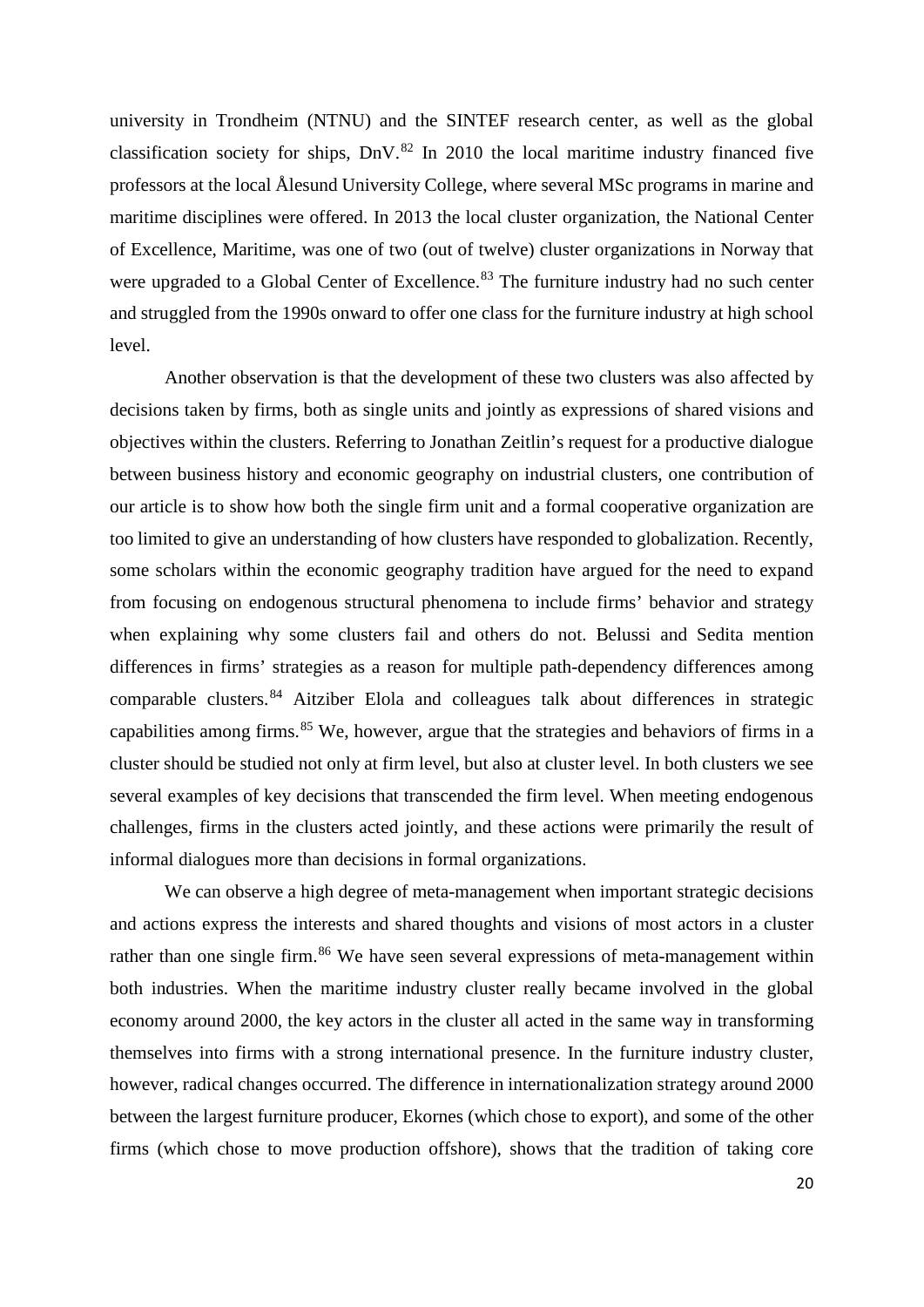decisions informally at cluster level was replaced by corporate-based management in the furniture industry. In our case these differences help explain the different reactions of the two clusters to globalization.

ROLV PETTER AMDAM is professor of business history at BI Norwegian Business School. His main research interests are the internationalization of the maritime industry and the development of executive education. His publications include "The Internationalisation Process Theory and the Internationalisation of Norwegian Firms, 1945 to 1980," *Business History*, 2009.

OVE BJARNAR is professor of history at Molde University College, Specialized University in Logistics. His works include books and articles on regional history and the evolution of industrial clusters, with focus on internationalization and changing patterns of knowledge flow. His recent publications include ["The Dynamism of Clustering: Interweaving](http://bibsys-sfx3.hosted.exlibrisgroup.com/bi?frbrVersion=6&ctx_ver=Z39.88-2004&ctx_enc=info:ofi/enc:UTF-8&ctx_tim=2015-09-01T01%3A12%3A49IST&url_ver=Z39.88-2004&url_ctx_fmt=infofi/fmt:kev:mtx:ctx&rfr_id=info:sid/primo.exlibrisgroup.com:primo3-Article-sciversesciencedirect_elsevier&rft_val_fmt=info:ofi/fmt:kev:mtx:&rft.genre=article&rft.atitle=The+dynamism+of+clustering%3A+Interweaving+material+and+discursive+processes&rft.jtitle=Geoforum&rft.btitle=&rft.aulast=Fl%C3%B8ysand&rft.auinit=&rft.auinit1=&rft.auinitm=&rft.ausuffix=&rft.au=Fl%C3%B8ysand%2C+Arnt&rft.aucorp=&rft.date=2012&rft.volume=43&rft.issue=5&rft.part=&rft.quarter=&rft.ssn=&rft.spage=948&rft.epage=958&rft.pages=948-958&rft.artnum=&rft.issn=0016-7185&rft.eissn=&rft.isbn=&rft.sici=&rft.coden=&rft_id=info:doi/10.1016%2Fj.geoforum.2012.05.002&rft.object_id=&svc_val_fmt=info:ofi/fmt:kev:mtx:sch_svc&rft_dat=%3csciversesciencedirect_elsevier%3eS0016-7185%2812%2900095-4%3c/sciversesciencedirect_elsevier%3e%3cgrp_id%3e4168236429452616278%3c/grp_id%3e%3coa%3e%3c/oa%3e&rft.eisbn=&rft_id=info:oai/&req.language=eng)  [Material and Discursive Processes,](http://bibsys-sfx3.hosted.exlibrisgroup.com/bi?frbrVersion=6&ctx_ver=Z39.88-2004&ctx_enc=info:ofi/enc:UTF-8&ctx_tim=2015-09-01T01%3A12%3A49IST&url_ver=Z39.88-2004&url_ctx_fmt=infofi/fmt:kev:mtx:ctx&rfr_id=info:sid/primo.exlibrisgroup.com:primo3-Article-sciversesciencedirect_elsevier&rft_val_fmt=info:ofi/fmt:kev:mtx:&rft.genre=article&rft.atitle=The+dynamism+of+clustering%3A+Interweaving+material+and+discursive+processes&rft.jtitle=Geoforum&rft.btitle=&rft.aulast=Fl%C3%B8ysand&rft.auinit=&rft.auinit1=&rft.auinitm=&rft.ausuffix=&rft.au=Fl%C3%B8ysand%2C+Arnt&rft.aucorp=&rft.date=2012&rft.volume=43&rft.issue=5&rft.part=&rft.quarter=&rft.ssn=&rft.spage=948&rft.epage=958&rft.pages=948-958&rft.artnum=&rft.issn=0016-7185&rft.eissn=&rft.isbn=&rft.sici=&rft.coden=&rft_id=info:doi/10.1016%2Fj.geoforum.2012.05.002&rft.object_id=&svc_val_fmt=info:ofi/fmt:kev:mtx:sch_svc&rft_dat=%3csciversesciencedirect_elsevier%3eS0016-7185%2812%2900095-4%3c/sciversesciencedirect_elsevier%3e%3cgrp_id%3e4168236429452616278%3c/grp_id%3e%3coa%3e%3c/oa%3e&rft.eisbn=&rft_id=info:oai/&req.language=eng)" *Geoforum* 2012 (co-author).

 $\overline{a}$ 

<sup>1</sup> Poul Houman Andersen, "Regional Clusters in a Global World: Production, Relocation, Innovation, and Industrial Decline," *California Management Review* 49, no. 1 (2006): 101–22; Aitziber Elola, Mario Davide Parrilli, and Roberta Rabellotti, "The Resilience of Clusters in the Context of Increasing Globalization: The Basque Wind Energy Value Chain," *European Planning Studies* 21, no. 7 (2013): 989–1006.

<sup>2</sup> Eldar Høidal, *Periferien som ble sentrum: Norsk Treindustriarbeiderforening 100 År* [The history of the Norwegian furniture industry union] (Oslo, 2004).

<sup>3</sup> Håkon With Andersen, "Producing Producers: Shippers, Shipyards and Cooperative Infrastructure of the Norwegian Maritime Complex since 1850," in *World of Possibilities: Flexibility and Mass Production in Western Industrialisation*, ed. Charles Sabel and Jonathan Zeitlin (Cambridge, 2001), 461–500; Ove Bjarnar, Dag Magne Berge, and Oddbjørn Melle, *Havfiskeflåten i Møre og Romsdal og Trøndelag Bind 2: Fra fri fisker til regulert spesialist* [The history of the deep-sea fishing fleet in Møre and Romsdal and Trøndelag. vol. 2] (Trondheim, 2006).]

<sup>4</sup> Oddmund Oterhals, Arild Hervik, Øyvind Opdal, and Bjørn G. Bergem, "Utviklingen i maritime næringer i Møre og Romsdal: Status 2008" [The maritime industry in Møre and Romsdal], *Møreforsking Molde Arbeidsrapport M 0802* (Molde, 2008); Oddmund Oterhals and Gøran Johannessen, "Møbelbransjens

The article draws upon research within two projects funded by the Research Council of Norway (Grants 174645 and 199573). The last one was co-financed with the companies Jets, Tingstad, and Ulstein Group. An earlier version of the article was presented at the EIBA Conference in Porto, December 2010, and the EBHA Conference in Paris, August 2012. We want to thank participants for critical remarks.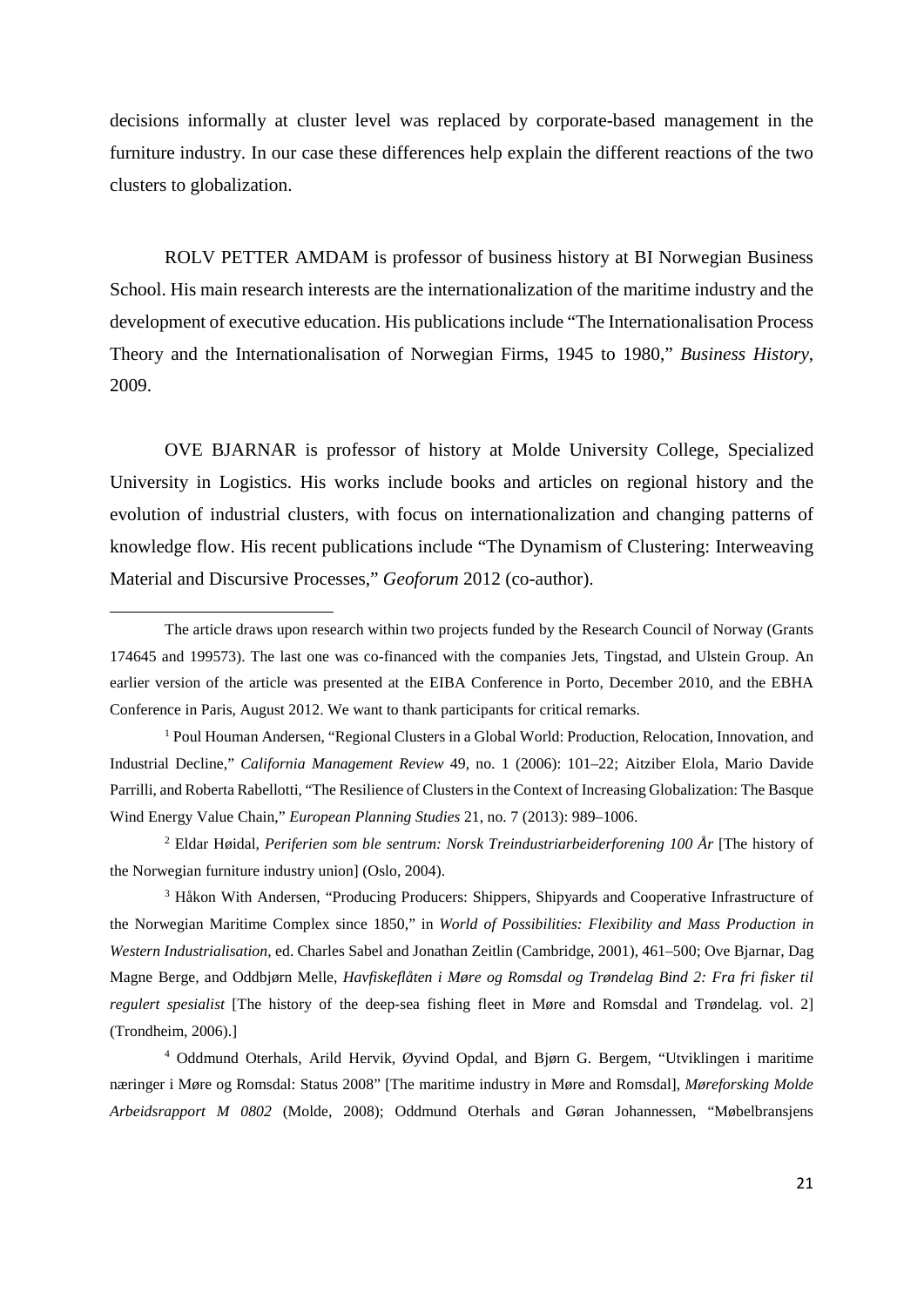klyngeanalyse: Et delprosjekt under Innovasjon møbel" [The furniture cluster], *Møreforsking Molde Rapport 0902* (Molde, 2009).

<span id="page-21-4"></span><sup>5</sup> For a review, see Jonathan Zeitlin, "Industrial Districts and Regional Clusters," in *The Oxford Handbook of Business History,* ed. Geoffrey Jones and Jonathan Zeitlin (Oxford, 2008), 219–43.

<sup>6</sup> Francisco J. Medina Albaladejo, "External Competitiveness of Spanish Canned Fruit and Vegetable Businesses during the Second Half of the Twentieth Century," *Business History* 52, no. 3 (2010): 417–34; Joan Carles Cirer-Costa, "Majorca's Tourism Cluster: The Creation of an Industrial District, 1919–36," *Business History* 56, no. 8 (2014): 1243–61; Geoffrey Tweedale, "Backstreet Capitalism: An Analysis of the Family Firm in the Nineteenth-Century Sheffield Cutlery Industry," *Business History* 55, no. 6 (2013): 875–91; Theresa Gutberlet, "Mechanization and the Spatial Distribution of Industries in the German Empire, 1875 to 1907," *Economic History Review* 67, no. 2 (2014): 463–91.

<sup>7</sup> Tomoko Hashino and Takafumi Kurosawa, "Beyond Marshallian Agglomeration Economies: The Roles of Trade Associations in Meiji Japan," *Business History Review* 87, no. 3 (2013): 489–513; Montserrat Llonch-Casanovas, "Trademarks, Product Differentiation and Competitiveness in the Catalan Knitwear Districts during the Twentieth Century," *Business History* 54, no. 2 (2012): 179–200.

<sup>8</sup> Raphaël Suire and Jérôme Vicente, "Why Do Some Places Succeed When Others Decline? A Social Interaction Model of Cluster Viability," *Journal of Economic Geography* 9 (2009): 381–404.

<sup>9</sup> Zeitlin, "Industrial Districts," 232.

**.** 

<span id="page-21-0"></span><sup>10</sup> Ibid., 221; Andrew Popp and John Wilson, "Life Cycles, Contingency, and Agency: Growth, Development, and Change in English Industrial Districts and Clusters," *Environment and Planning A* 39 (2007): 2975.

<sup>11</sup> This design is ideal for incorporating the comparative logics analyzed by John Stuart Mill in 1843 and applied in modern historical as well as social science studies, namely the different logics of agreement and difference. These constitute only basic elements of comparison, however, and comparative research needs to account for more complex multivariate explanations of phenomena over time. For our purpose, the two cases embedded within a comparable economic, cultural, social, and institutional framework and within one geographical area will be more suitable than a cross-country comparison. John Stuart Mill, *A System of Logic Ratiocinative and Inductive: Boeing a Connected View of the Principales of Evidence and the Methods of Scientific Investigation* (Honolulu, 2002 [1843]).

<sup>12</sup> Michael Porter, *The Competitive Advantage of Nations* (London, 1990).

<sup>13</sup> Andersen, "Producing Producers," 461ff.

<span id="page-21-2"></span><span id="page-21-1"></span><sup>14</sup> Joan Crespo, "How Emergence Conditions of Technological Clusters Affect Their Viability? Theoretical Perspectives on Cluster Life Cycles," *European Planning Studies* 19, no. 12 (2011): 2025–46; Aitziber Elola et al., "Cluster Life Cycles, Path Dependency and Regional Economic Development: Insights from a Meta-Study on Basque Clusters," *European Planning Studies* 20, no. 2 (2012): 257–79.

<span id="page-21-3"></span><sup>15</sup> Max-Peter Menzel and Dirk Fornahl, "Cluster Life Cycles: Dimensions and Rationales of Cluster Evolution," *Industrial and Corporate Change* 19, no. 1 (2010): 205–38.

<sup>16</sup> Ron Martin and Peter Sunley, "Conceptualizing Cluster Evolution: Beyond the Life Cycle Model?" *Regional Studies* 45, no. 10 (2011): 1299–1318.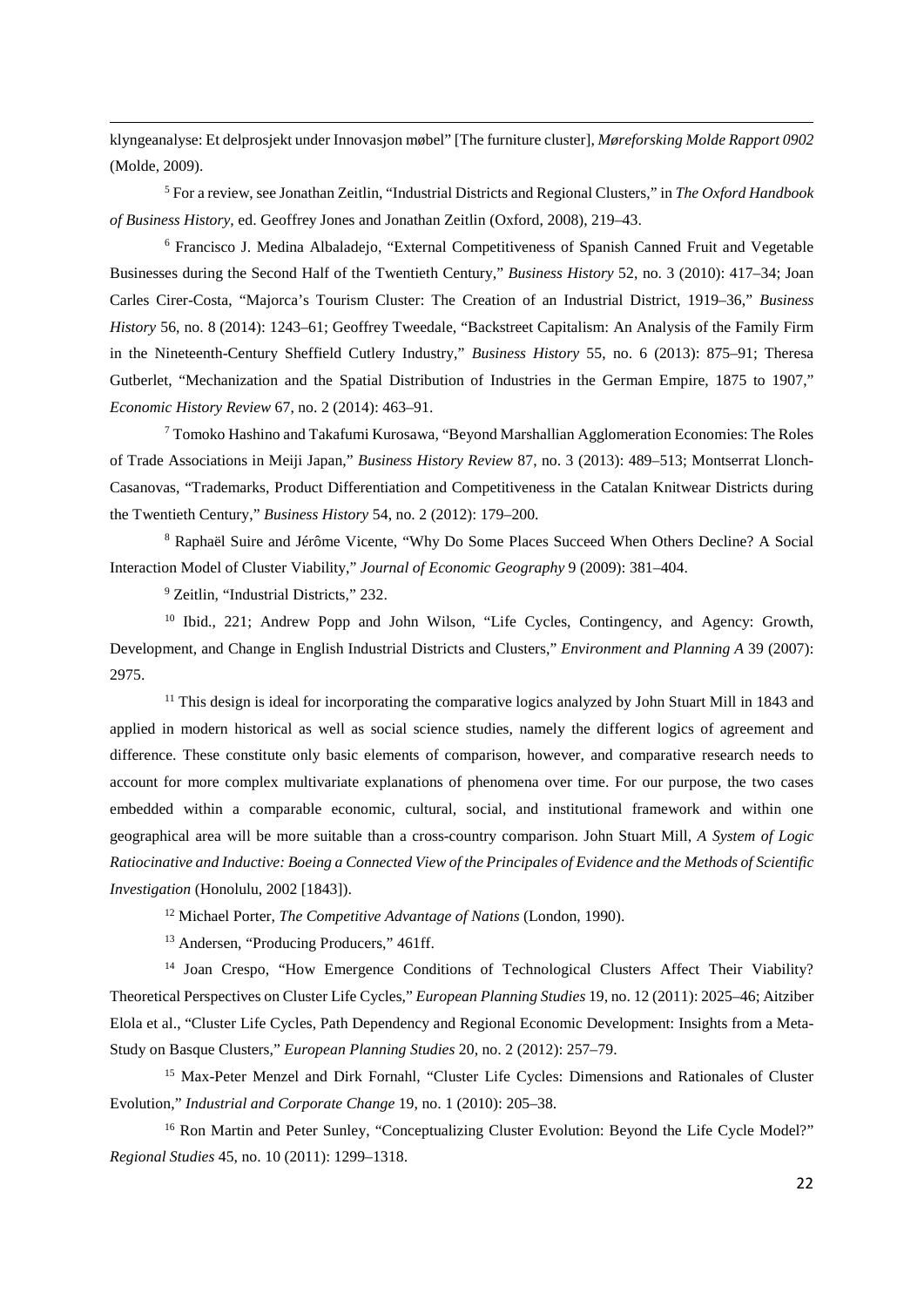<sup>17</sup> Gernot Grabher, "The Weakness of Strong Ties: The Lock-in of Regional Development in the Ruhr Area," in *The Embedded Firm*, ed. Gernot Grabher (London, 1993).

<sup>18</sup> Popp and Wilson, "Life Cycles," 2989.

**.** 

<sup>19</sup> Raphaël Suire and Jérôme Vicente, "Clusters for Life or Life Cycles of Clusters: In Search of the Critical Factors of Clusters' Resilience," *Entrepreneurship & Regional Development* 26, no. 1/2 (2014): 142–64.

<span id="page-22-0"></span><sup>20</sup> Fiorenza Belussi and Silvia Rita Sedita, "Life Cycle vs. Multiple Path Dependency in Industrial Districts," *European Planning Studies* 17, no. 4 (2009): 505–28.

<sup>21</sup> Zeitlin, "Industrial Districts," 232.

<sup>22</sup> Bjarnar, Berge, and Melle, *Havfiskeflåten i Møre og Romsdal og Trøndelag Bind 2.* 

<span id="page-22-1"></span><sup>23</sup> Among all the Norwegian regions, this ownership structure was most prominent in Møre og Romsdal; see Leiv Grønnevet, *Ei vurdering av eigedomstilhøva i den norske fiskeflåten* [Ownership of the Norwegian fishing fleet] (Bergen, 1966). See also the parliamentary acts, Lov om brigde i mellombels lov av 29, Juni 1956 om eigedomsretten til fiske- og fangstfarkostar [Property Rights in the Fishing Fleet Industry Act], Ot.prp.nr. 39 (1967–68), and Lov om regulering av deltakelsen i fisket [Fishery Regulation Act], Ot.prp.nr. 24 (1971–72).

<sup>24</sup> Olav Wicken, "Regional Industrialization and Political Mobilization: Regions in Political Party Systems and Industrialization in Norway," *Comparative Social Research* 17 (1998): 241–71.

<span id="page-22-4"></span><span id="page-22-3"></span><span id="page-22-2"></span><sup>25</sup> Harald Kjølås, *A.M. Liaaen 150 år: Fra pionerbedrift til ny bydel* [The history of A.M. Liaaen] (Ålesund, 2011); Knut Maaseide, "Bankeskøyta: En snart glemt pionerfartøy i norsk havfiske" [A pioneer in the Norwegian deep-sea fishery history], *Årbok for Sunnmøre Historielag* (2013): 32–72; Henry Vike, *Båt- og skipsbygging i Vestnes* [The history of shipbuilding in Vestnes] (Vestnes, 1994); Harald Grytten, *Creative Enthusiasm for 90 Years 1917–2007* (Ulsteinvik, 2007).

<span id="page-22-5"></span><sup>26</sup> Atle Døssland and Arnljot Løseth, *Havfiskeflåten i Møre og Romsdal og Trøndelag Bind 1: Mot fjernare farvatn 1860–1960* [The history of the deep-sea fishing fleet in Møre and Romsdal and Trøndelag. vol. 2] (Trondheim, 2006).

 $27$  In addition to the literature referred to elsewhere, this reconstruction is based on interviews by Ove Bjarnar and Dag Magne Berge from 2004 to 2006 with veterans in the industry: pioneer skippers of factory trawlers and ring net trawlers; pioneer ship owners within the fishing fleet and the offshore supply fleet; equipment producers and sellers; leading industrialists; former government officials; leaders in the fishery organizations and vessel owners association; a banker; and an accounting firm expert advisor for fisheries. The interview material was accessible to the authors until the project *Havfiskeflåten* was closed. The interviews used in this article build on the material as it is presented in Bjarnar, Berge, and Melle, *Havfiskeflåten i Møre og Romsdal og Trøndelag Bind 2*.

<span id="page-22-6"></span><sup>28</sup> The number of steel vessels in Møre og Romsdal was more than double the number of such ships in the whole of northern Norway: see e.g., Official Statistics of Norway, *Fiskeritellingen* [Fishery Censuses] (1971), 2:tables 1, 11; 4:tables 26, 27.

<sup>29</sup> Høidal, *Periferien som ble sentrum.*

<sup>30</sup> Even Lange, "Småbedrift og moderne teknologi" [Small firms and modern technology], in *Vekst gjennom krise: Studier i norsk teknologihistorie*, ed. Francis Sejersted (Oslo, 1982), 209–30.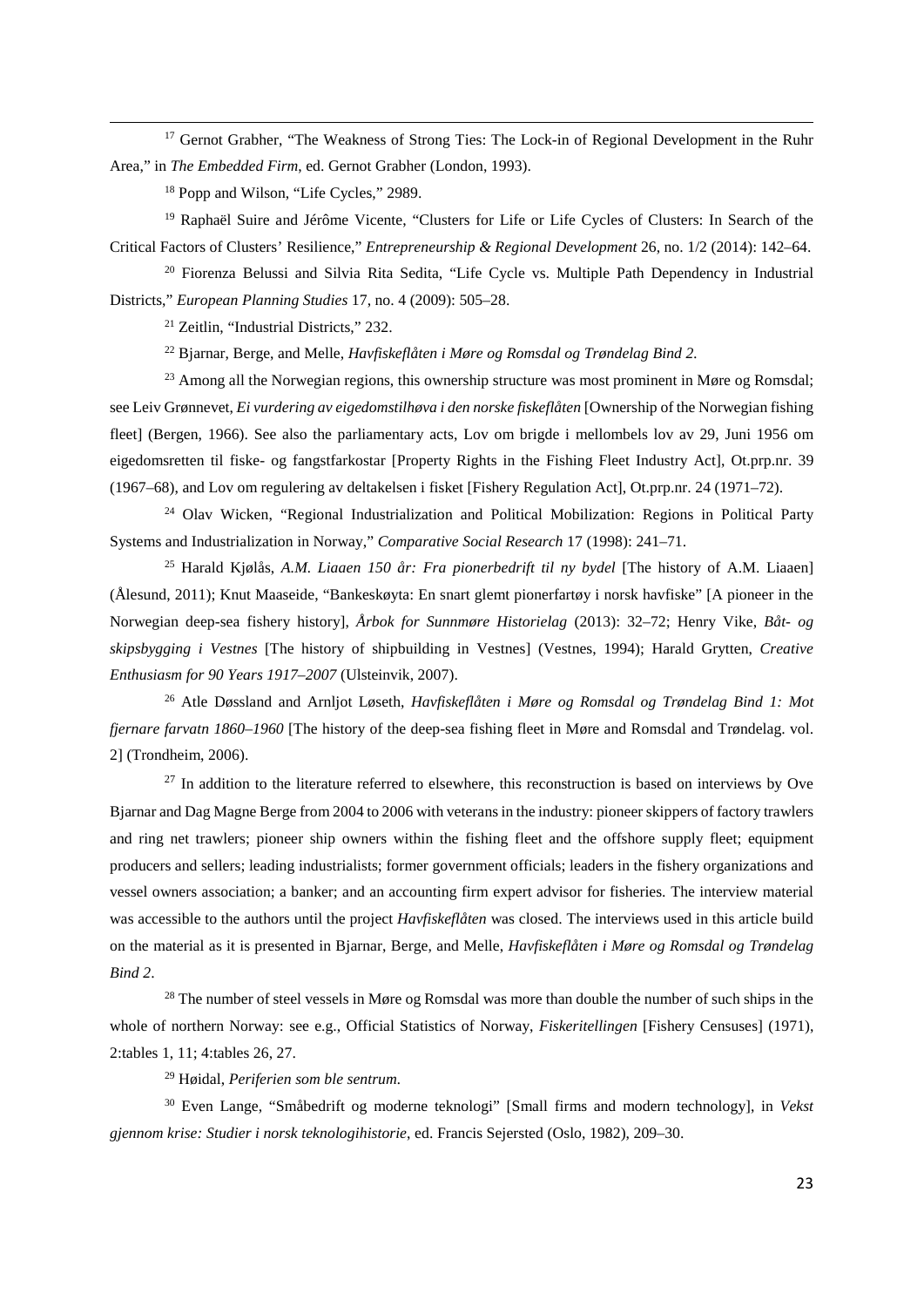<span id="page-23-4"></span><sup>31</sup> Ove Bjarnar, Arnljot Løseth, and Hallgeir Gammelsæter, "Næringskulturer på Nord-Vestlandet" [Business culture on the west-coast of Norway], in *Nord-Vestlandet—Liv laga?* ed. Hallgeir Gammelsæter, Oddbjørn Bukve, and Arnljot Løseth (Ålesund, 2004), 74–89.

<span id="page-23-6"></span><span id="page-23-5"></span><sup>32</sup> Eldar Høidal, *Ekornes: Fra springfjær til stressless* [The history of Ekornes] (Sykkylven, 2009); Høidal, *Periferien som ble sentrum.*

<span id="page-23-7"></span><sup>33</sup> Overview, 10 Feb. 1962, Box 279, Norwegian Productivity Institute, National Archives, Oslo, Norway, (hereafter NPI).

<sup>34</sup> Kontoret for områdeplanlegging i Møre og Romsdal, *Møre og Romsdal statistisk-økonomisk analyse* [Statistical-economic analysis of Møre and Romsdal] (Molde, 1954), 114, table X.

<sup>35</sup> Vike, *Båt-og skipsbygging*.

**.** 

<sup>36</sup> Andersen, "Producing Producers."

<sup>37</sup> Shipbuilding was also far more decentralized to smaller local yards than in any other region. Moreover, during the 1970s, almost one in five producers of equipment (motors, cranes, hydraulics, control systems, etc.) in Norway was located in the region, and one in four producers of fishing gear (lines, trawls, nets, etc.) was operating here. See Bjarnar, Berge, and Melle, *Havfiskeflåten i Møre og Romsdal og Trøndelag Bind 2*, 320–25.

<sup>38</sup> For example, Sunnmørsbanken, a bank that became a major regional player, was set up in 1975, and the shipbuilding industry association Vestlandske Fartøybyggjarlag expanded from 1945. Bjarnar, Berge, and Melle, *Havfiskeflåten i Møre og Romsdal og Trøndelag Bind 2*, 320–25*,* 328.

<sup>39</sup> See *Bedriftstelling 1974, Møre og Romsdal. NOS 1976. A776* [Censuses of establishments] (Oslo, 1976), table 4; Per Ove Smogeli, "Skipsbyggingsindustrien I Møre og Romsdal 1970–1980. En geografisk studie av foretaks tilpasning til endringer i de ytre forhold" [The maritime industry in Møre and Romsdal, 1870–1980], *Meddelelser fra Geografisk institutt, Universitetet i Oslo. Ny kulturgeografisk serie Nr. 11* (Oslo, 1983), 73ff., table 5.5.

<sup>40</sup> Summary of a meeting of the NPI branch of Sunnmøre, 26 Mar.1958; Memomrandum from NPI branch of Sunnmøre, 1 Oct. 1959, Box 271, NPI.

<sup>41</sup> Rolv Petter Amdam and Ove Bjarnar, "Regional Business Networks and the Diffusion of American Management and Organisational Models to Norway, 1945–60," *Business History* 39, no. 1 (1997): 79–90.

<sup>42</sup> Note from the local branch of Sunnmøre and Ålesund, 1 Oct. 1959, Box 271, NPI.

<sup>43</sup> Lars Hatlehol, *Vinsjemakerne: The Winch Makers* (Brattvåg, 1991); Lars Hatlehol, Johan Roald Pettersen, and Kolbjørn Ringstad, *Fra handkompressor til X-Range: Sperre, 1938–2013—75 år* [The history of Sperre] (Bratvåg, 2013).

<span id="page-23-3"></span><span id="page-23-2"></span><span id="page-23-1"></span><span id="page-23-0"></span><sup>44</sup> This passage is largely based on the interviews as they are documented in note 27 and archival sources. First and foremost the authors have drawn extensively on the archives of the regional newspaper journal *Sunnmørsposten*, which has systematically built up business archives from the post-war period. The archive is organized thematically according to fields like fisheries, marine industry, and maritime industry Consult Bjarnar, Berge, and Melle, *Havfiskeflåten,* for details. The journal *Norsk fiskerinæring*, collected data on a national basis but have no thematically organized archive. As above, *Havfiskeflåten* refers to events by journal number and time of publication. See *Sunnmørsposten*s archive, Ålesund, the Gunnerus library in Trondheim, and the library of the Norwegian Technical University (NTH, later NTNU).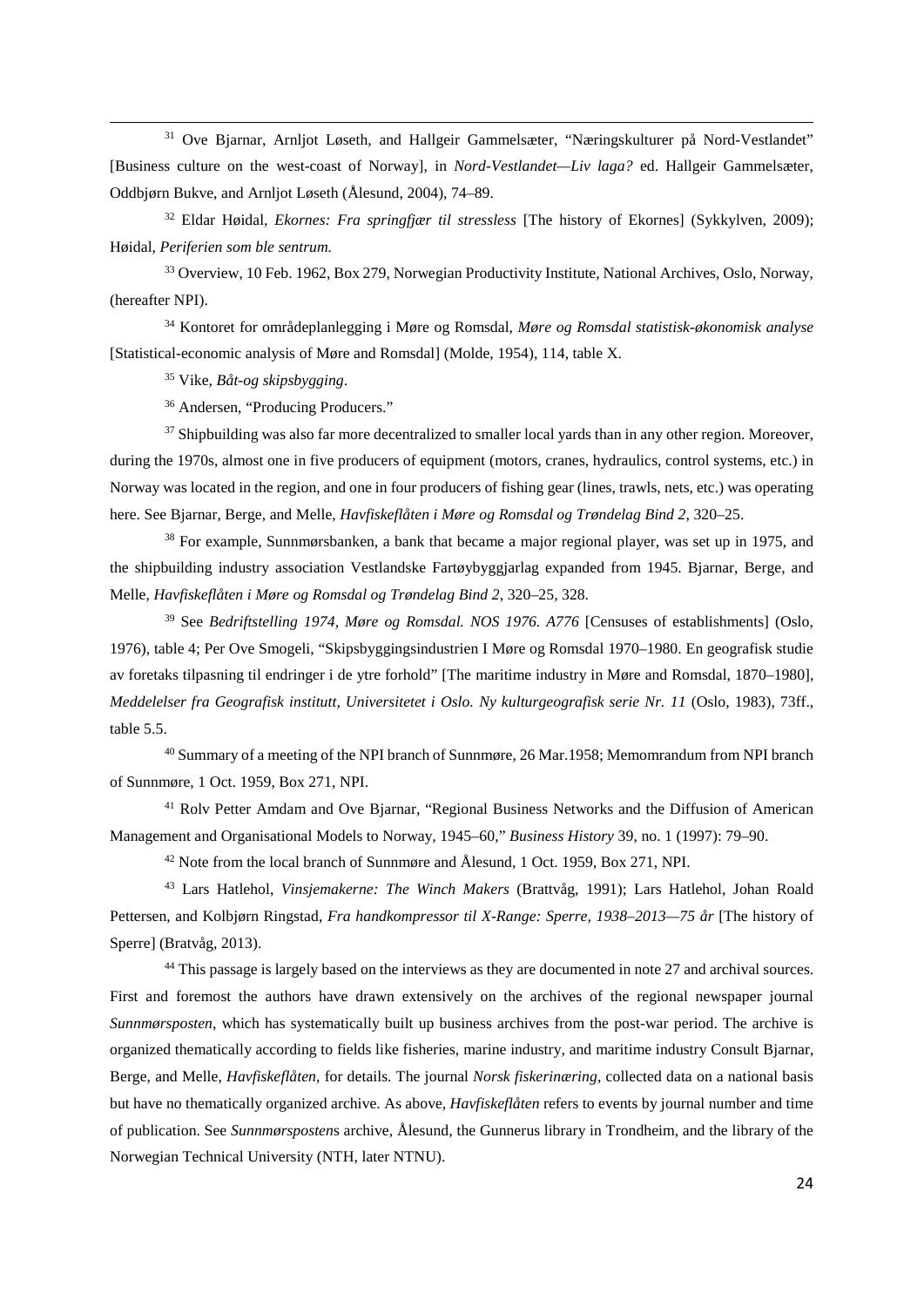<sup>45</sup> Høidal, *Ekornes;* Høidal, *Periferien som ble sentrum;* Eldar Høidal and Anders Häggström, *In Movement: The 75th Anniversary of Stokke As* (Sykkylven, 2009).

<sup>46</sup> Julian Birkinshaw, "Upgrading of Industry Clusters and Foreign Investment," *International Studies of Management & Organizations* 30, no. 2 (2000): 93–113.

<span id="page-24-0"></span><sup>47</sup> As early as the mid-1940s, some entrepreneurial firms in the region pioneered technological developments in fish detecting in cooperation with Forsvarets Forskningsinsitutt, the defense industry's research institute, and also with Havforskningsinstituttet, a national marine research organization. During the 1960s and 1970s a comprehensive development of nets and trawls was undertaken by several local firms, the technical university in Trondheim, Norges Tekniske Høgskole, The University of Bergen, and the Norwegian School of Business, also in Bergen. Consult Bjarnar, Berge and Melle, *Havfiskeflåten*, 90–95, 129, 339–55.

<sup>48</sup> Andersen, "Producing Producers."

**.** 

<span id="page-24-2"></span><span id="page-24-1"></span><sup>49</sup> Marco Bellandi and Annalisa Caloffi, "District Internationalisation and Trans-Local Development," *Entrepreneurship & Regional Development* 20, no. 6 (2008): 517–32.

<span id="page-24-3"></span><sup>50</sup> Harald Grytten, Ørnulf Opdahl, and Per Eide, *Maskiners arbeid og henders verk: Ulstein 1917–1992* [The histroy of Ulstein, 1917–1992] (Ulstein, 1992).

<sup>51</sup> Hatlehol, *Vinsjemakerne.* 

<sup>52</sup> Bjarnar, Berge, and Melle, *Havfiskeflåten,* 328f.

<span id="page-24-4"></span><sup>53</sup> See Official Statistics of Norway, *Industristatistikk* [Industrial statistics] (several editions, Oslo, 1970– 1985) for the larger pattern.

<sup>54</sup> This is based on an interview with Odd Kjell Sjøvik, 5 May 2001; and a memorandum to the authors from Sjøvik dated 22 June 2006.

<sup>55</sup> Bjarnar, Berge, and Melle, *Havfiskeflåten,* 328.

<sup>56</sup> This reconstruction also builds on the organizational archives of the shipowner organizations Fiskebåtredernes Forbund and Aalesunds Rederiforening, both in Ålesund.

<sup>57</sup> Ove Bjarnar, "Transformation of Knowledge Flow in Globalizing Regional Clusters," *Møreforsking Molde Working Paper 2010* (Molde, 2010), 2. Interviews with Inge Huse at I. P. Huse, Harøya, May 2008 and May 2014.

<sup>58</sup> This pattern is reflected in the archives of a central company in the cluster, Ulstein Group. See for example a series of internal and public newspapers in Ulstein's archives, Ulsteinvik: Boxes *Ulsteinposten*, following issues: Spring 1984, Fall 1984, Fall 1988, Nov. 1988, Dec. 1988, Boxes *Ulstein Internt:* following issues: Feb. 1986, Nov. 1997, Boxes *Ulstein info*, following issues: 9 Nov. 1993, 6 May 1994, 8 Nov. 1994, 29 Mar. 1995, 6 Apr. 1995, 6 Aug. 2004. The archival research was developed by Lise L. Halse assisted by Ove Bjarnar, and the results published. Lise L. Halse and Ove Bjarnar, "The Evolution of the Maritime Cluster in North West Norway," Paper 1 in Lise L. Halse, "Walking the Path of Change: Globalization of the Maritime Cluster in North West Norway" (PhD diss. in Logistics, Molde University College, 2014), 3.

<sup>59</sup> Oterhals et al., "Utviklingen i maritime næringer i Møre og Romsdal."

 $60$  Ibid.

<sup>61</sup> Norwegian Shipowners' Association, *Norske offshorerederier: Skaper verdier lokalt, vinner globalt* [The Norwegian offshore vessel industry] (Oslo, 2013).